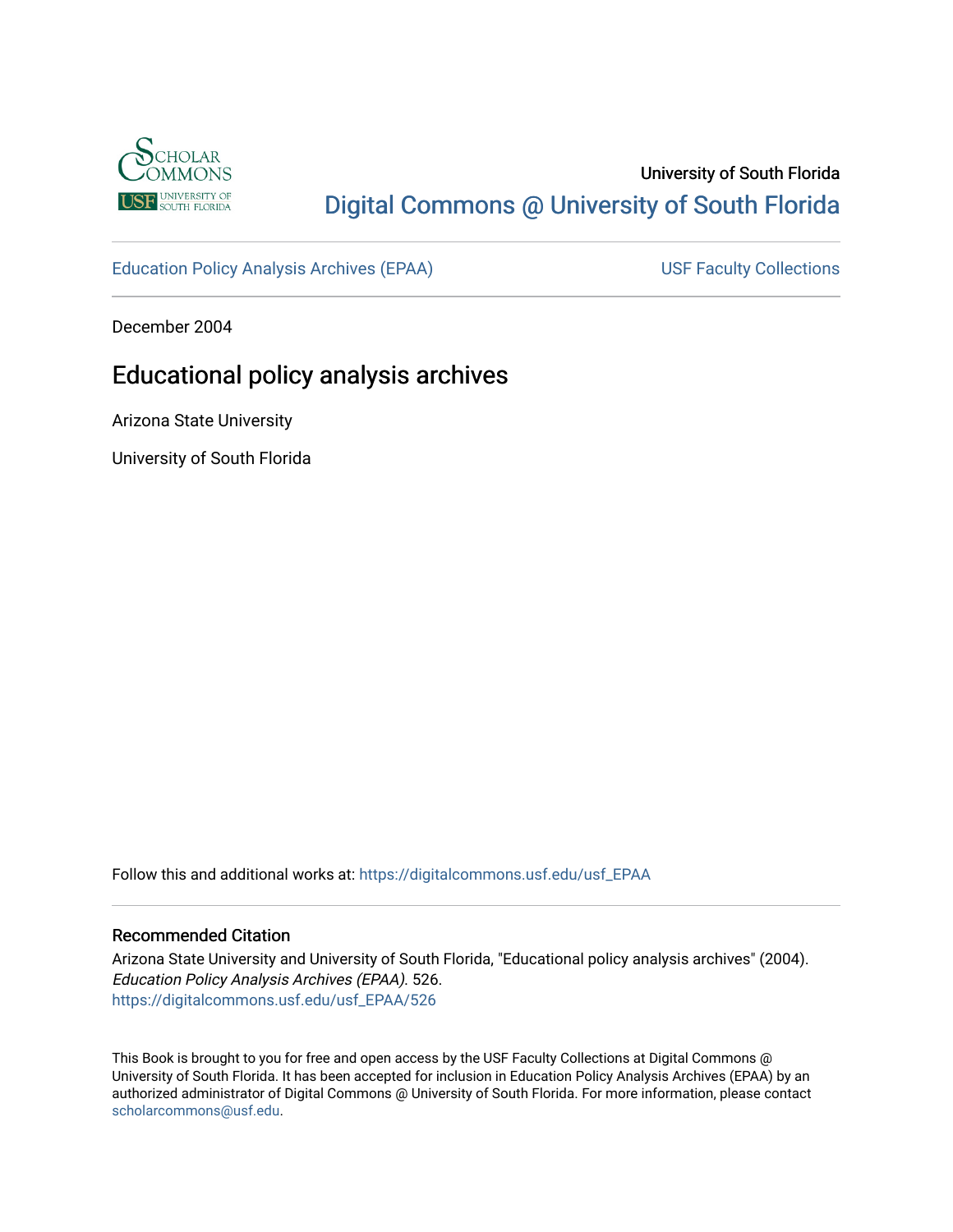# **EDUCATION POLICY ANALYSIS ARCHIVES**

**A peer-reviewed scholarly journal Editor: Gene V Glass College of Education Arizona State University**

Copyright is retained by the first or sole author, who grants right of first publication to the **Education Policy Analysis Archives**. **EPAA** is a project of the Education Policy Studies Laboratory. Articles are indexed in the Directory of Open Access Journals (www.doaj.org).

| <b>Volume 12 Number 67</b><br><b>ISSN 1068-2341</b><br><b>December 7, 2004</b> |
|--------------------------------------------------------------------------------|
|--------------------------------------------------------------------------------|

### **From Centralization to Decentralization in Chinese Higher Education**

## **Xiaohong Qian Zhejiang University (China)**

## **Jef C. Verhoeven KU Leuven (Belgium)**

Citation: Qian, X. & Verhoeven, J. C. (2004 December 7). From centralization to decentralization in Chinese higher education. *Education Policy Analysis Archives, 12*(67). Retrieved [date] from http://epaa.asu.edu/epaa/v12n67/.

#### **Abstract**

Since the late 1970's, the Chinese government has been gradually changing its traditional policy for providing higher education and has begun to emphasize the comprehensiveness of the universities. Interdisciplinary cooperation and the synergization of resources are being promoted, and institutional autonomy is gradually increasing. Schools and faculties have been restored in universities, and new research institutions, research schools, research centers and the like have been established. From a unitary three-level model – university/department/ teaching and research group – before the reform, the organizational structures of the universities have developed a new organizational structure that is more flexible and more open. This more adaptable structure is intended to meet the developmental demands of modern universities with close links being created between their work and regional economic and social development. China has moved from a very centralized educational system in which the main decisions were taken by the central government to a decentralized educational system. This reform is also taking place within the institutions of higher education, and their internal organizational structure has also becoming more decentralized.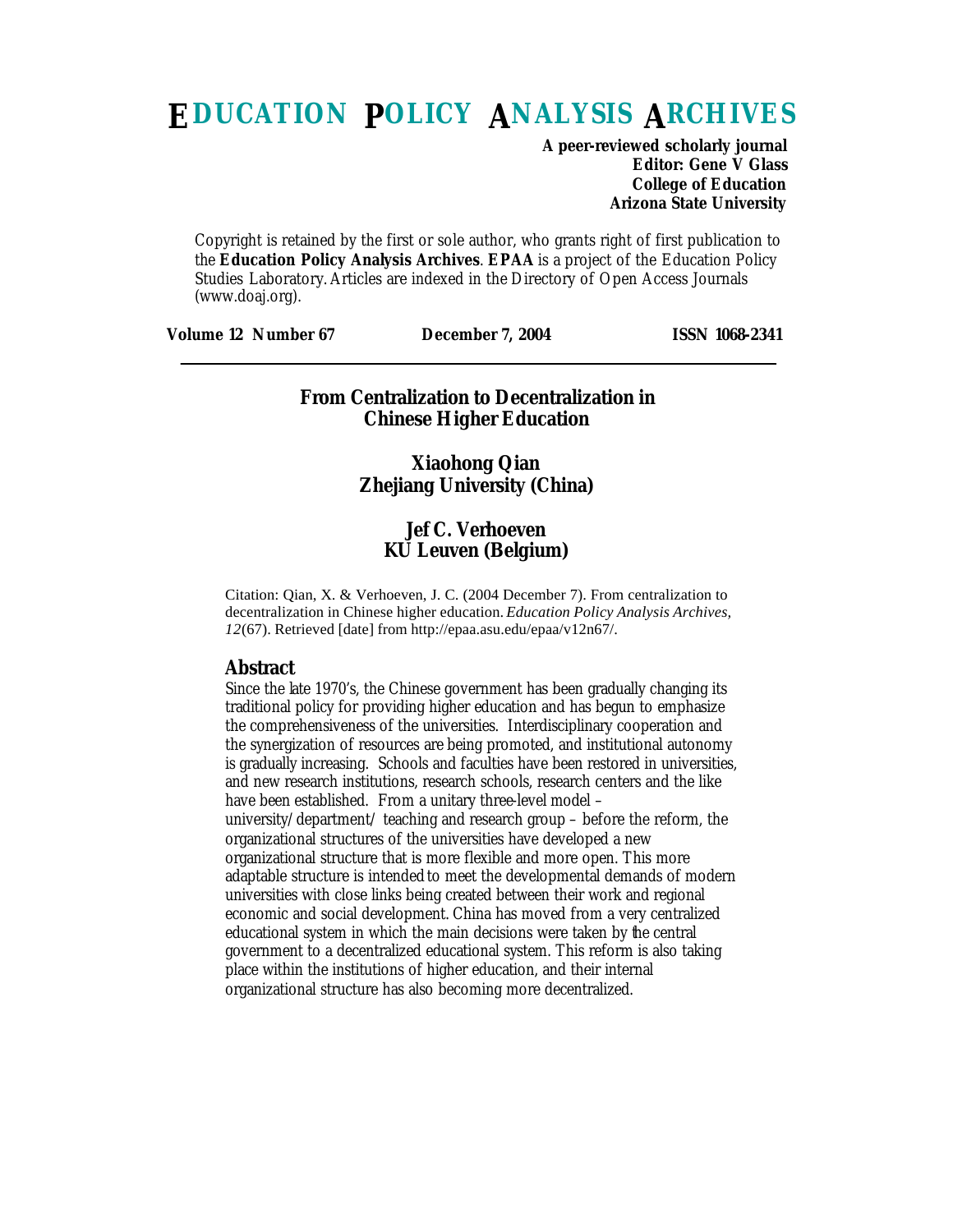## **Introduction**

In the present computerized, globalized and knowledge-economy society, science and technology are developing very rapidly. These external factors are profoundly influencing education, and market competition has become an element of the education policy in most Western countries. That individual schools should be self-managed and that competition between schools will improve the quality of education are widely held opinions that are dominating national education policies and school-based management. For example, European higher education has evolved from a centralized to a more decentralized educational system as regards the determination of the curriculum, the hiring of professors and other staff, and the independent management of the lump sum provided by the state (Amaral, Jones & Karseth, 2002; Verhoeven, 2003).

In China, higher education is undergoing reforms and developments similar to those taking place in other parts of the world. Over the last few decades, the Chinese government has paid considerable attention to higher education and has given the highest priority to the implementation of the strategy of "revitalizing the nation with science, technology and education". It formulated strategic guidelines and policies on higher educational reform and development. Chinese society has come to a common understanding that higher education is a crucial force that propels economic development and social progress. The Chinese institutions of higher education are considered to be valuable resources and a wealth for the country (Zhou, 2002). With the extension of the reforms of higher education, the traditional system has become increasingly obsolete. This system reform has become the key to the overall reform of higher education for it includes the reform of the both the external and the internal management system and has two purposes: first, to restructure Chinese higher education management system and promote the present educational reform and, second, to improve the quality of these institutions and to compete with foreign universities throughout the world. The reform is a vast topic, so a complete presentation of the system reform is beyond the scope of a single paper.

This paper focuses on the reform of the internal management of the Chinese institutions of higher education, their organizational structure, and the reforms and developments in the context of the reform of Chinese higher education. Four questions will be dealt with here:

- What were the pattern and the characteristics of the organizational structure before the current reforms? What was the political, economical and social background of this structure?
- What are the patterns and characteristics of the present organizational structure?
- How is the organizational structure developing? Why is this structure developing in this way?
- What problems are the institutions of higher education now facing?

In order to answer these questions, we examined the literature on these problems, Chinese law, and statistical sources, which, however, were insufficient to obtain an up-to-date picture.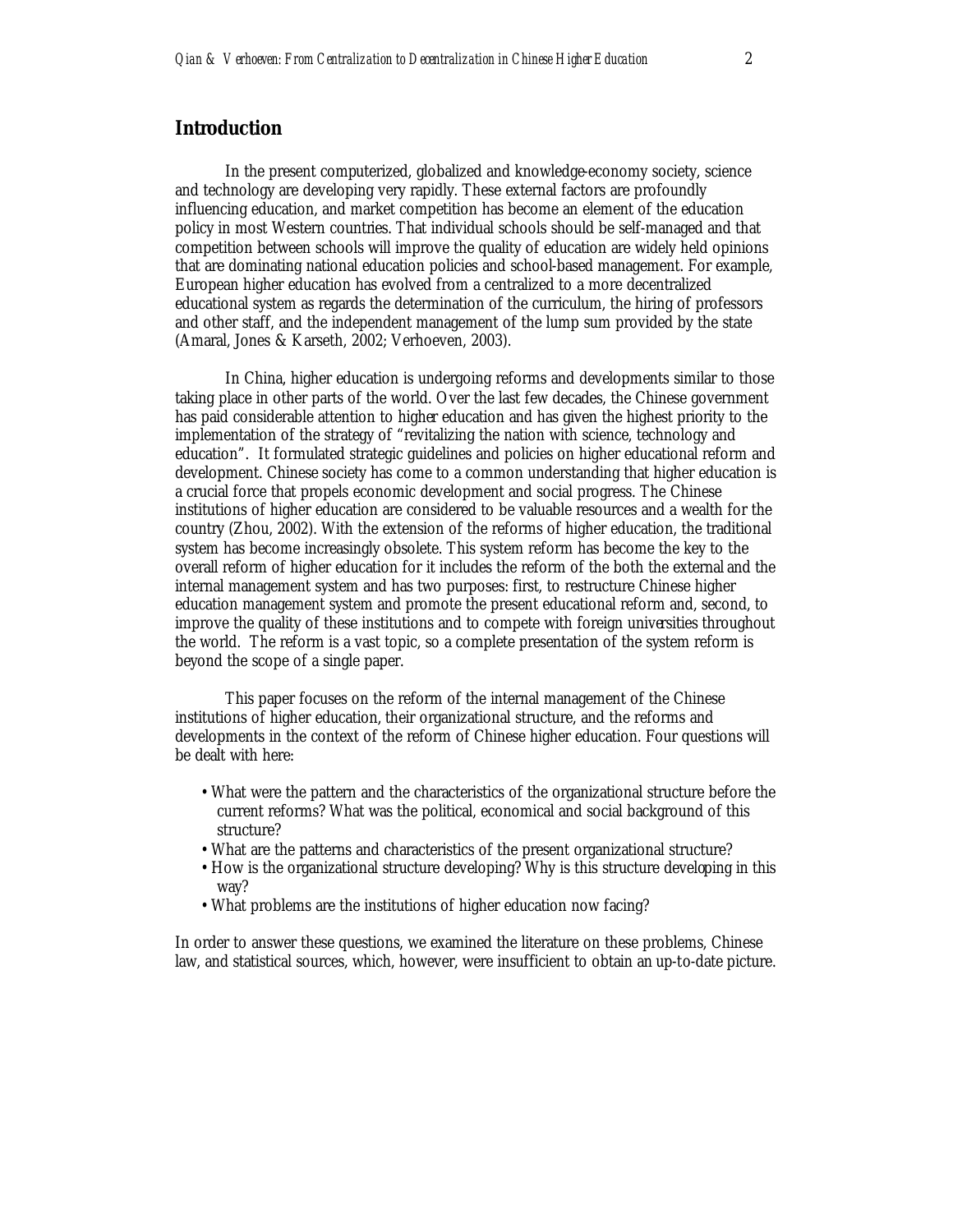Thus, the necessary additional information was obtained from among privileged witnesses and case studies of some universities.

To understand the current situation and characteristics of the organizational structure of institutions of higher education in China, one must have an idea of the background of higher education in the New China from 1949 to the late of 1970s.

#### **Higher Education in the New China (1949 to the late 1970s)**

Immediately upon the foundation of the People's Republic of China in 1949, the institutions of higher education, 60% of which were run by the state and 40% of which were run privately or by foreign missionary organizations, were taken over by the new government and run either by the central government or by local governmental authorities. The management of higher education was entirely in the hands of the central government, and its purpose was seen to be the development of the national economy.

Although it was not obvious at that time, China established an economic policy that resembled very much the policy of the Soviet Union (Spence, 1991, p. 541-557). Once the new China was established, the Communist Party of China wanted to develop a socialist economy. At that time, there was a fierce international opposition between socialism and capitalism. Since the Soviet Union was the first country where the socialist revolution had succeeded and a socialist economy had been established, it was a ready example for China to follow. Moreover, this model was a manifestation of anti-capitalism and anti-imperialism, which were very important factors for the government. Thus, the new government of China adopted state-controlled industrial production within a framework of five-year plans, which were seen to have contributed to the success of the Soviet Union at that time. "Thousands of Soviet technical advisers came to China to help with factory building, industrial planning" (Spence, 1991, p. 544).

The policy of the Soviet Union inspired not only China's economic policy but also its higher-education policy. With the support of large numbers of Soviet experts both as consultants to the ministries and as teachers and researchers in a number of institutions, China, instead of learning from the experience of the Soviet Union, copied the total political, economic, and cultural patterns and practices of the Soviet Union. Higher education came increasingly to resemble the Soviet system1 (Zhong Guo Jiao Yu Bai Nian Da Shi, 1952). In spite of what might have been expected, this process was not hindered by the intellectuals, who generally came from well-to-do families. On the contrary, massive groups of intellectuals attended courses in 1950 and 1951 on the basics of Marxism (Spence, 1991, p. 564) and supported the new political structure.

The first large-scale reform of higher education was launched by the Chinese government in the early 1950s under the guidance of the Soviet Union. This reform changed

<sup>&</sup>lt;sup>1</sup> In November 1952, the Ministry of Education (MOE) prescribed and asked the institutions of higher education to make a plan for editing and translating textbooks form the Soviet Union. Between 1952 and 1956, 1393 Soviet Union's textbooks were translated and published in Chinese.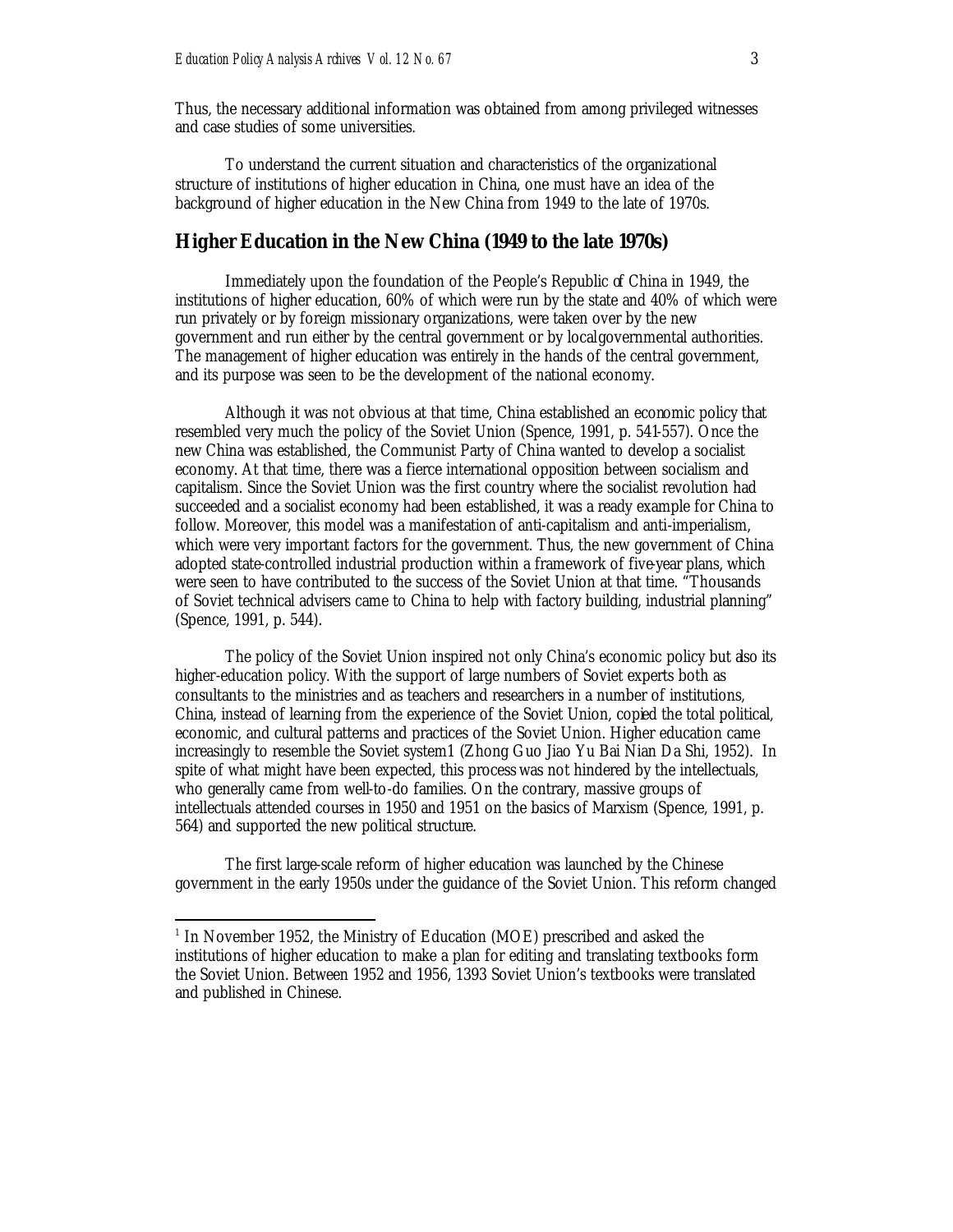and reorganized the colleges, schools and departments of the institutions of higher education. This complete restructuring of the entire higher educational system was to place it at the immediate service of the economic and political objectives of the First Five-Year Plan. The new institutions were run by their affiliated professional ministries.2 The operational mechanism in the old model of highly centrally planned economy greatly influenced the higher education as almost the same management model was adopted. The responsibility was placed on the university presidents, and the mid-level management organization (schools or faculties system) was abolished (Wang, 2001). The organizational structure in all the universities and colleges was uniform. Departments became the teaching units for "cultivating specialized talents" with teaching and researching groups or offices under them. The uniform model of the organizational structure was: "universities and colleges<sup>3</sup>-departments--teaching and research groups or offices".

At the end of 1950s and the beginning of 1960s, there were three kinds of institutions of higher education: full-time, part-time, and spare-time. At the same time, a two-level educational provision system had taken shape that was administered by the central and local governments (Zhong Guo Jiao Yu Nian Jian 1984).

In 1961, Chinese higher education institutions established the system of the University Affairs Committee, which was chaired by the president of the university. The University Affairs Committees, under the guidance of the Committee of the Communist Party of the University, was the group leadership unit of the administration of a university and decided on important issues of university management submitted by the president, who then implemented them (Wang, 2001)

The departments were teaching and administration units and were set up for the various disciplines. The teaching and research groups were set up in function of one or several courses.

For the period between the 1950s and 1966, the centralized Chinese higher educational system came in for a great deal of criticism. For example, the colleges and universities, which were affiliated either with the central professional ministries or with the local governments, had divided functions and responsibilities. All of the programs4 were set

 $\overline{a}^2$  By "professional ministries", we mean the central ministries before 1990, such as the Ministry of the Electronic Industry, the Ministry of the Metallurgical Industry, the Ministry of Agriculture, the Ministry of Health, the Ministry of the Chemical Industry, the Ministry of Railways, and the Ministry of Construction. At that time, these professional ministries owned and administered their specialized higher institutions (*bumen banxue*). The ministries decided about teaching and learning programs, funding programs, enrollment programs, and so on for these institutions on the basis of their needs. They also recruited students from their own institutions (Chen, 2002).

<sup>&</sup>lt;sup>3</sup> Colleges are institutions of higher education smaller than universities with respect to the number of students, the size of the teaching staff, the amount of education expenditure, and so on. The main task of a college is teaching. Colleges seldom conduct scientific research. <sup>4</sup> Programs here mean the enrolment plan, the curriculum and instruction plan, the graduate job assignment plan, and the like.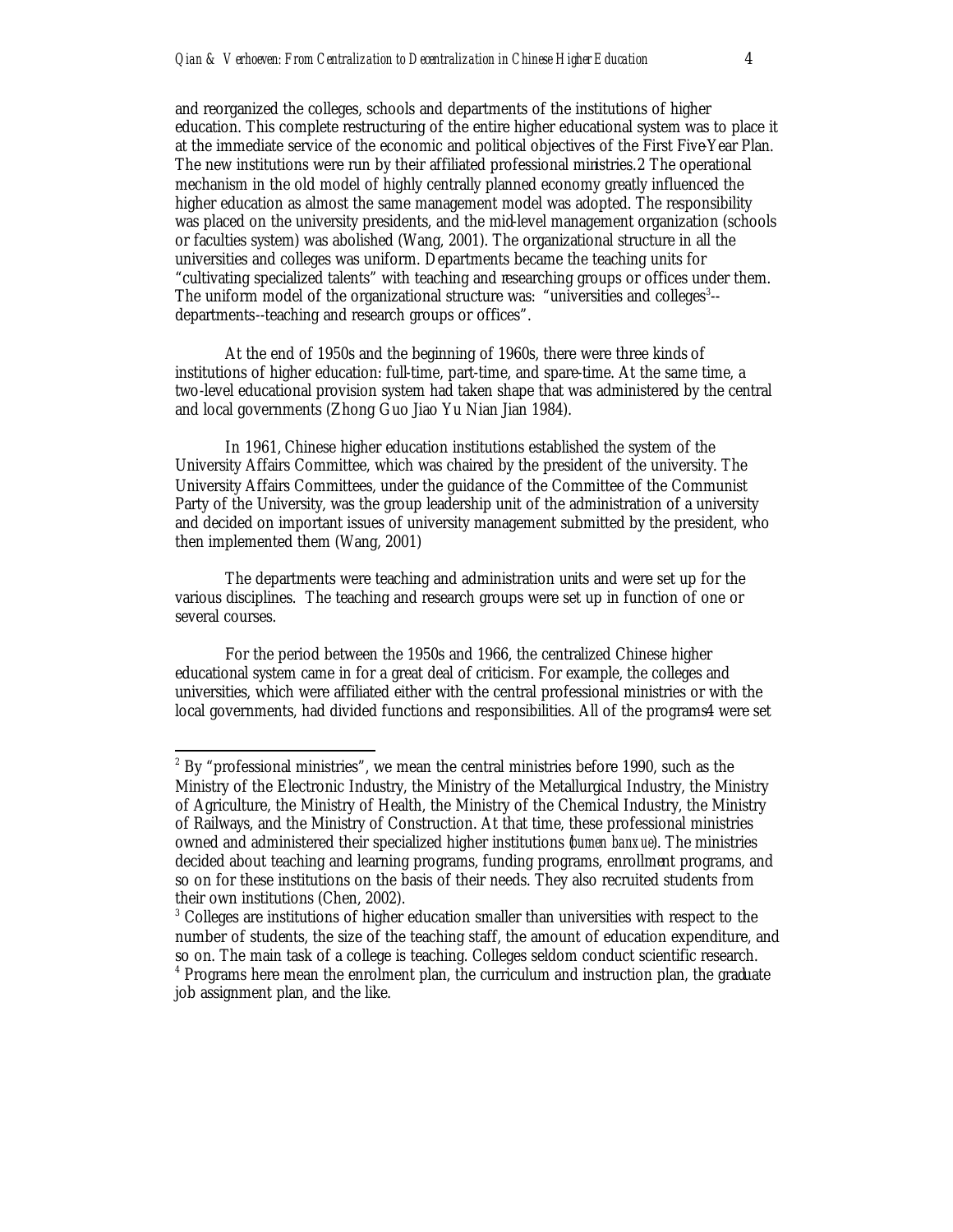in function of the needs of the professional ministries or the local governments. The government reorganized the colleges, schools and departments in 1952 and 1953 and replaced the comprehensive universities by new specialist universities and colleges (Chen, 2002; Jian, 1998; Min, 2002). As a result, the scope of knowledge on the part of the graduates was relatively narrow. With these criticisms aside, we acknowledge that universities and colleges did train the elite, the backbone of the country. There was a qualified teaching staff in universities and colleges, and the quality of the teaching was emphasized.

During the "Cultural Revolution" from 1966-1976, the Chinese higher education witnessed unprecedented chaos in its leadership system, in education and in instruction management. The universities actually disappeared. The teaching and research groups and basic teaching units were dismissed (Yang, 2001).

In the late 1970s, after practices were corrected and appropriate measures taken, economic, scientific, technological, and cultural and educational matters have gradually begun to take a new developmental track. In recent years in particular, with the expanding reform of the economic system and the governmental sector,5 the present government has been giving the highest priority to the implementation of the strategy of science and technology as "the first productivity" and "revitalizing the nation through science, technology and education".

Under this new development situation, huge changes have been made in Chinese higher education with the purpose of fostering educational reform and development. In these changes, system reform has become the key to the overall reform of higher education. Before 1995, there were 358 national-level universities, 35 of which belonged to the State Education Commission (or National Education Commission), which is now called the Ministry of Education (MOE). All the other 323 universities and colleges were under the jurisdiction of 62 central ministries (also called professional ministries, see above), such as the Ministry of the Electronics Industry, the Ministry of the Metallurgical Industry, and the Ministry of Agriculture. To change this obsolete system under which universities were owned and run by a variety of central ministries into a fairly decentralized, two-tier management system was and is the main object of the reform. In this new system, administrative authority is shared by both the central and the local governments, and the local governments are required to play a major role (Chen, 2002). For example, in order to increase efficiency and effectiveness and to tackle the problems of departmentalization, segmentation, and the wasting of scarce resources, professional ministries are no longer permitted to run the institutions of higher education. With the establishment of a market economy and the ever-deepening reforms, the highly concentrated planned economy is becoming increasingly obsolete.

Indeed, China embarked on a process of rapid change. The relations with the Soviet Union had deteriorated, which contributed to the rejection of the Soviet higher education model. Moreover, the Chinese government stressed the necessity of the "Four Modernizations": agriculture, industry, national defense, and science and technology. At the Third Plenum of the Eleventh Central Committee of the CCP in December 1978, it was stressed that these "Four Modernizations" should go together with a shift of authority from the "the leadership to the lower levels". Clear distinctions should be made between the CCP, the local government, and enterprises. The party should not fulfill government

<sup>&</sup>lt;sup>5</sup> Government sector reform means that the Chinese government modified and reduced the central ministries and departments. See also Note 7.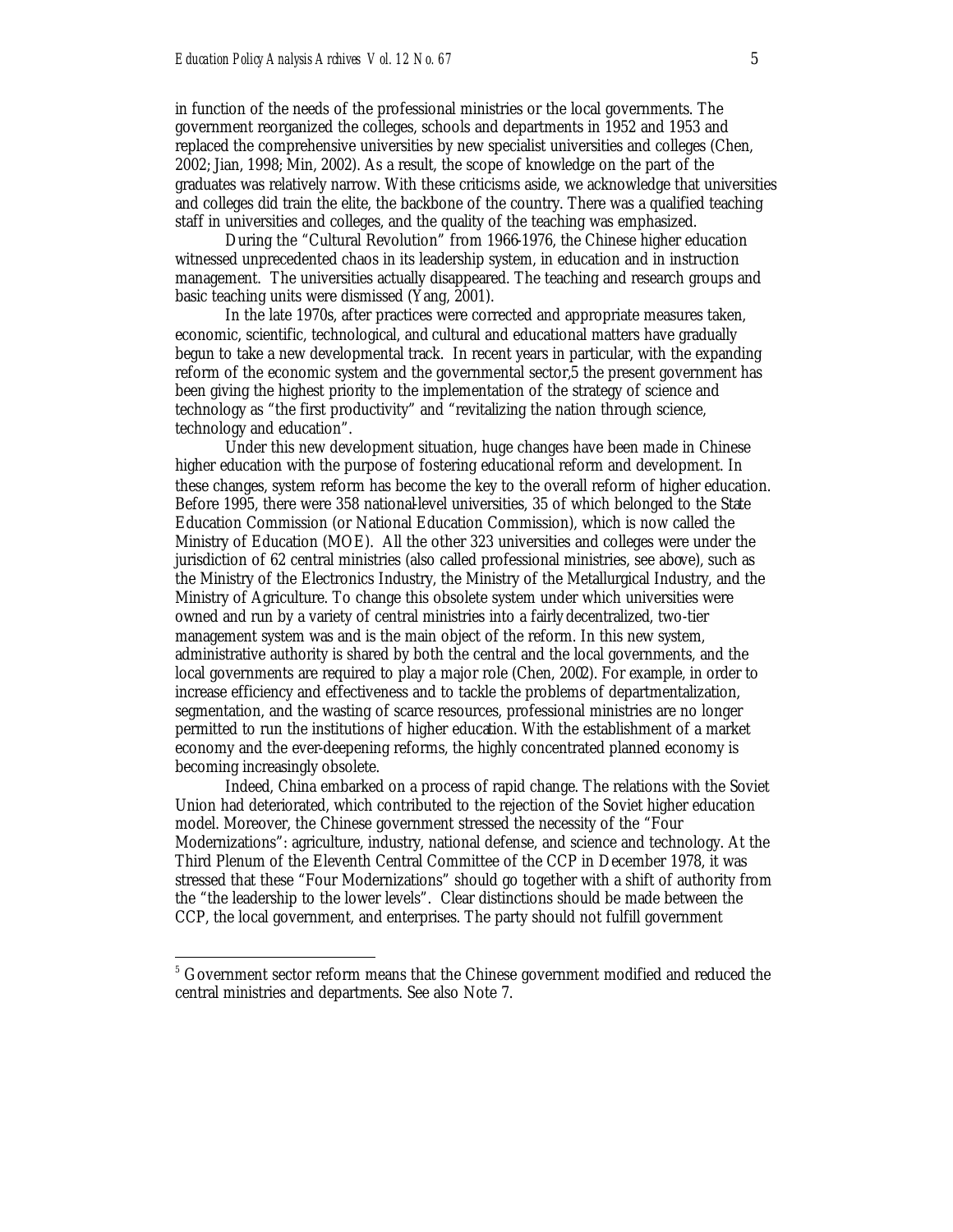functions, and managers should be responsible for the efficiency of their production units. What the Chinese leaders wanted was to try to combine "centralism" with "people's democracy" (Spence, 1991, p. 654-659). The time was ripe for change, also in higher education policy.

Along with the growth of the economy and the opening up to the outside world, higher education reform advanced in increments. After the Fourth National Conference on Higher Educational Work in 1992, and especially since the announcement of the "Outline Program for Educational Reform and Development in China," the MOE, on the basis of a careful summing up of the lessons and experiences of institutional and systemic reform in the past, gradually formulated the principle of "joint construction, adjustment, cooperation and merger" in the reform of the management of higher education. According to the principle, hundreds of universities and colleges were reorganized and merged. In this reform, universities and colleges had to be comprehensive, i.e. they should include most disciplines, especially medicine. The government also promulgated the Law of Higher Education of the People's Republic of China in 1998, which prescribed that state-owned universities and colleges should adopt the president-responsibility system under the leadership of the Communist Party University Committee. By 2000, a total of 612 higher education institutions had been merged into 250 (Li, 2000), which should be beneficial for crossdiscipline exchanges and the optimization of resource allocation. The autonomy of institutions of higher education had to be gradually promoted. Thus inside the higher education institutions, a series of internal reforms and innovative measures have been implemented. These initiatives include the restructuring of teaching and research groups, the creation of research institutions or graduate schools, the adjustment, merger or revocation of disciplines, and the resumption of schools. Gradually, China has moved from a very centralized educational system, where the main decisions were taken by the central government (professional ministries), to a decentralized system. Universities have realized that they are self-governing institutions. For instance, they determine the curriculum under the subject and discipline catalogue6 (MOE, 1998) issued by the MOE, hire professors and other staff, rank professorial staff, and may pay professors according to their performance. Moreover, universities are charging tuition fees (see also Sun, 2004).

In 2002, there were 111 national-level universities and colleges, 71 were directly controlled and funded by the MOE, and 40 were affiliated with central government departments (other central ministries).

<sup>&</sup>lt;sup>6</sup> The latest Catalogue for Undergraduate Subjects and Disciplines of Common Higher Education Universities was published in 1998, which includes 11 disciplines of Philosophical Sciences, Economics Sciences, Law, Education, Literature, History, Natural Sciences, Engineering, Agriculture Sciences, Medicine and Management Sciences, as well as 71 subordinate disciplines and 249 subjects. Take Economics Sciences for example, there are four subordinate disciplines: Economics, International Economics & Trade, Public Finance, and Finance and Banking.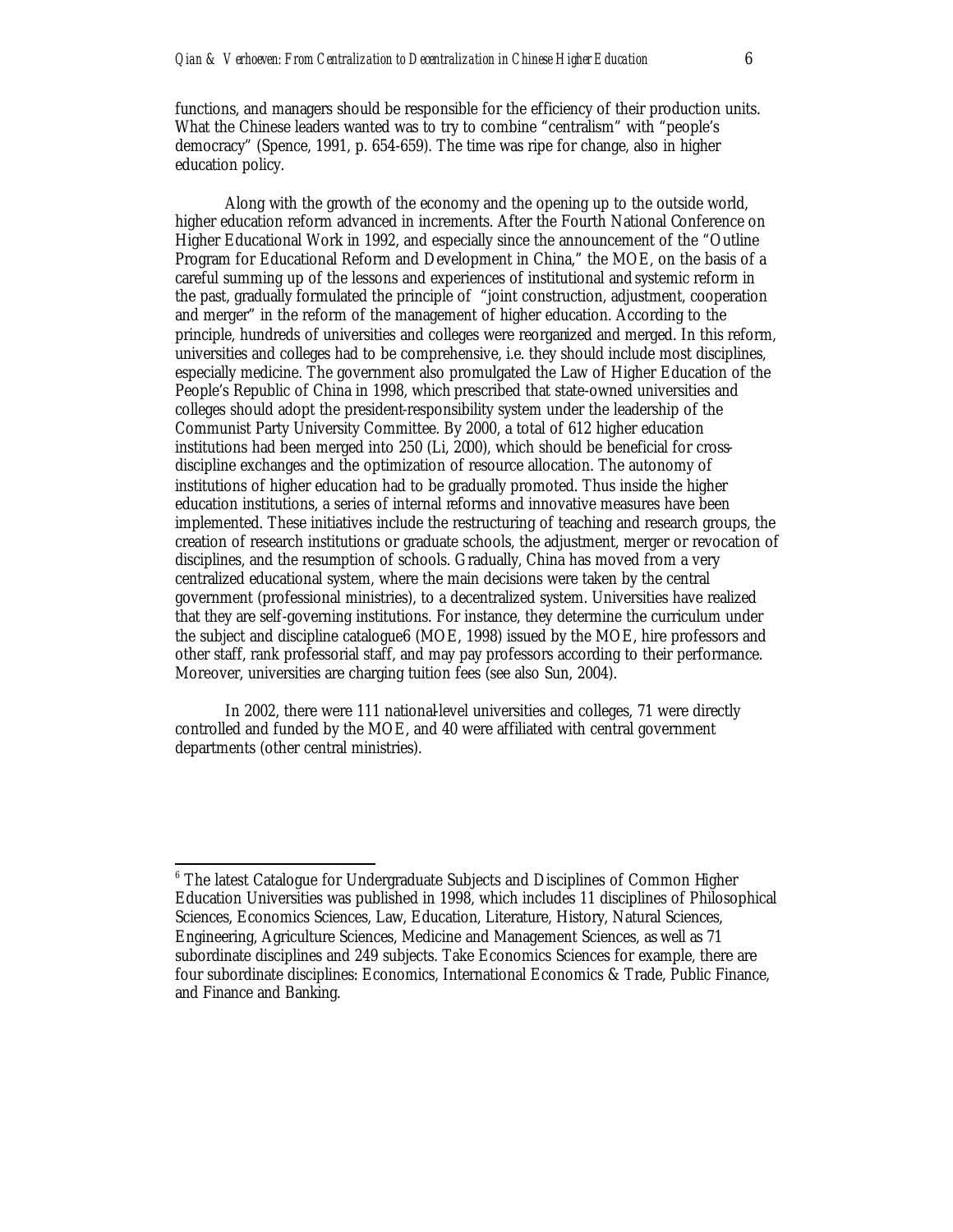| Year | <b>State</b><br><b>Education</b><br><b>Commission</b> | <b>Central</b><br><b>Ministries</b>                        | <b>Provinces</b> | <b>Total</b>                                 |
|------|-------------------------------------------------------|------------------------------------------------------------|------------------|----------------------------------------------|
| 1995 | 35                                                    | 323                                                        | 696              | 1054                                         |
| Year | <b>Ministry of</b><br><b>Education</b>                | <b>Central</b><br><b>Government</b><br><b>Departments7</b> | <b>Provinces</b> | <b>Total</b>                                 |
| 2002 | 71                                                    | 40                                                         | 1285             | 1396 (2003)<br>including adult<br>education) |

**Table 1 Numbers of Higher Education Institutions by Jurisdiction in China in 1995 and 2002.**

Source: Department of Planning, State Education Commission, 1995 Department of Development and Planning, Ministry of Education, 2003

## **The Current Situation and Characteristics of the Organizational Structure of the Chinese Higher Education Institutions**

#### **The Current Situation**

 $\overline{a}$ 

At the end of 2002, there were all together 2,003 institutions of higher education in China. Among them, 1,396 were regular institutions including the 111 which were directly under the administration of central governmental departments. 607 were higher education institutions for adults. 728 institutions could provide postgraduate education, among which 408 were higher educational institutions and the other 320 were research institutions8 (Department of Development and Planning in MOE, 2003).

Universities of different types have different structures. To date, there are no official criteria for their division. Nevertheless, we will offer an overview of the different types of colleges and universities as they occur in China.

1. In function of subordinate relations, there are four types.

(1) The state universities or colleges (national universities or colleges), which are mainly affiliated with the Ministry of Education and a few other ministries. At present, there are 111 higher education institutions directly under the administration of central

 $7$  After the reform of the Chinese government, the number of ministries was greatly reduced in 1998. There are now 28 Central Ministries and Commissions and 38 National Bureaus directly under the central government (Guo Jia Bu Men Xin Xi, 2000).

<sup>&</sup>lt;sup>8</sup> A research institute here means an independent scientific research institute that only does research and does not provide teaching, such as the Institute of Chemistry (Beijing), which is affiliated with the Chinese Academy of Sciences (CAS). See also Note 11.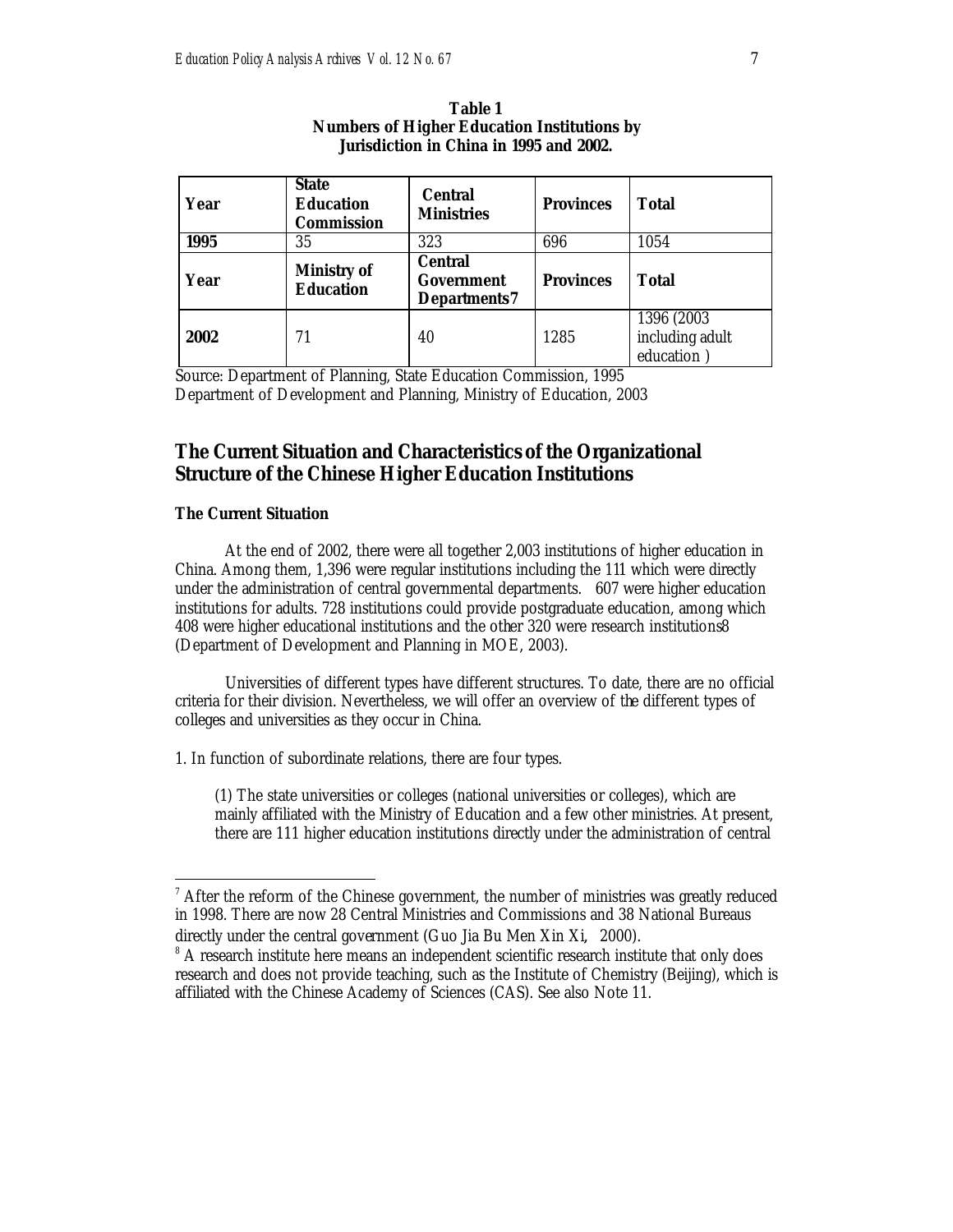governmental departments (Department of Development and Planning in MOE, 2003).

(2) The local universities or colleges, which are affiliated with the local provincial governments. At present, there are 1,285 local universities or colleges in China (Department of Development and Planning in MOE, 2003).

(3) Community colleges, non-residential junior colleges, which are publicly supported and locally oriented and which offer vocational training programs, technical skill programs and other special interest programs "responsive to the outside world", such as international finance, tourist management, and clothing design. Students who lack a strong educational background are offered continuing education for cultural growth, life enrichment, and skills improvement.

(4) Private higher education institutions, which are run and funded by social partners or celebrities (Turner & Acker, 2002).

At present, there are 1,202 community colleges and private higher education institutions in China (Department of Development and Planning in MOE, 2003).

2. In function of disciplines, there are three types.

(1) Comprehensive universities, which have strong schools (faculties) in the humanities and the natural sciences and are complemented by other major disciplines such as engineering, agriculture science, medicine, law, economics and management, and so on. For example, in 1998, Zhejiang University, Hangzhou University, Zhejiang University of Agriculture, and Zhejiang University of Medical Science were merged into a new Zhejiang University (City of Hangzhou, Zhejiang Province). The new Zhejiang University covers all disciplines except military science. It is one of the largest and most comprehensive universities in today's China.

(2) Multi-disciplinary universities are composed of faculties in several disciplines but do not cover all disciplines. For example, Wuhan University of Science and Technology (City of Wuhan, Hubei Province) has a structure in which engineering predominates, but this is linked with other disciplines, namely science, literature, management, economics, law, philosophy and education

(3) Single disciplinary institutions or single area institutions, such as language and art universities or colleges, such as the Beijing Foreign Studies University (City of Beijing), the Central Conservatory of Music (City of Beijing) and the Central Academy of Drama (City of Beijing).

3. In function of the purpose of universities, there are three types.

(1) World-class universities: These universities are top state universities, but they are expected to develop into world-class universities and to compete with other top universities in the world.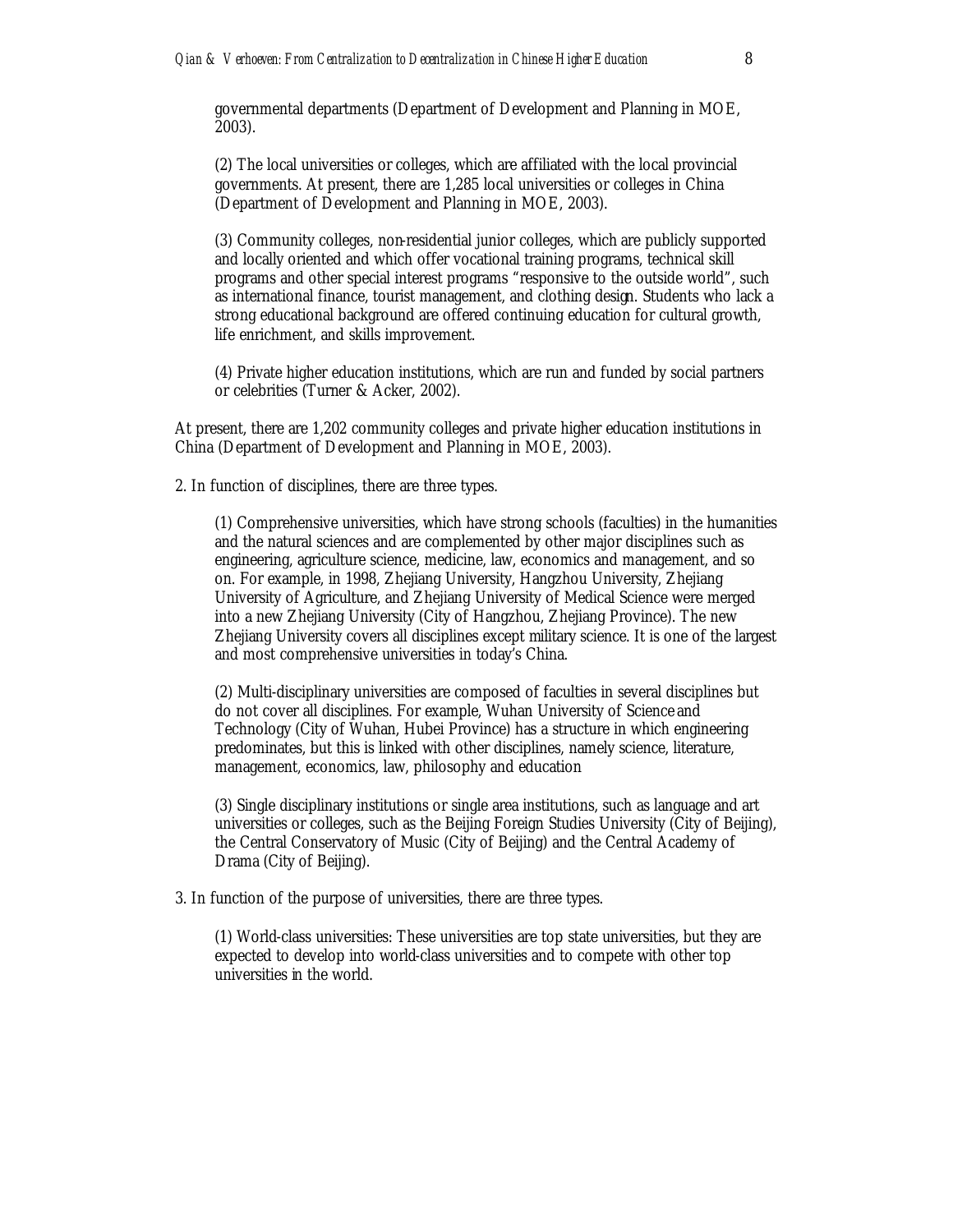(2) High quality universities: These universities are eminent within China, and they strive to improve their quality and gradually build up their reputation in the state.

(3) Distinctive universities specializing in one discipline: These universities as a whole do not rank at the top but distinguish themselves by having one or several first class subjects. For example, the Ocean University of China (City of Qingdao, Shandong Province) is especially renowned for its marine sciences and fishery sciences and the China Agricultural University (City of Beijing) is a leading agricultural education and research institution in China.

4. In function of academic features, there are four types.

(1) Research universities are universities that conduct a significant amount of research and train both graduate and undergraduate students (Araoz & Romar, 2000). They create new knowledge through teaching and research programs and bring the most current knowledge in their disciplines to students in the classroom and have graduate students and post-doctoral fellows in far greater numbers than do other institutions. They have the requisite research environment with extensive libraries and wellequipped laboratories.

(2) Teaching and research universities have both teaching and research programs. While they concentrate on undergraduate teaching, they also assume responsibility for the education of graduate students.

(3) Teaching universities focus on undergraduate education and award bachelor degrees.

(4) Skill-training colleges are junior colleges that are primarily responsible for educating students in practical skills in production, service, and front-line management (Jian, 1998).

At present in China, there are no criteria for categorizing higher education institutions as a research university, a teaching and research university, or a teaching university. According to 2002 statistics, China has 642 higher education institutions that award bachelor, master and doctoral degrees. Among 642, 408 award master and doctoral degrees. Among 408, 208 higher education institutions award doctoral degrees (Zhong Guo Jiao Yu Nian Jian, 2003).

There are 56 higher education institutions with a graduate school. According to some educational experts, these 56 institutions would be research universities. The more than 350 (408-56) higher education institutions, which award a large number of master degrees and a few doctoral degrees, would be teaching and research universities. The 234 (642-408) higher education institutions that award bachelor degrees only would be teaching universities.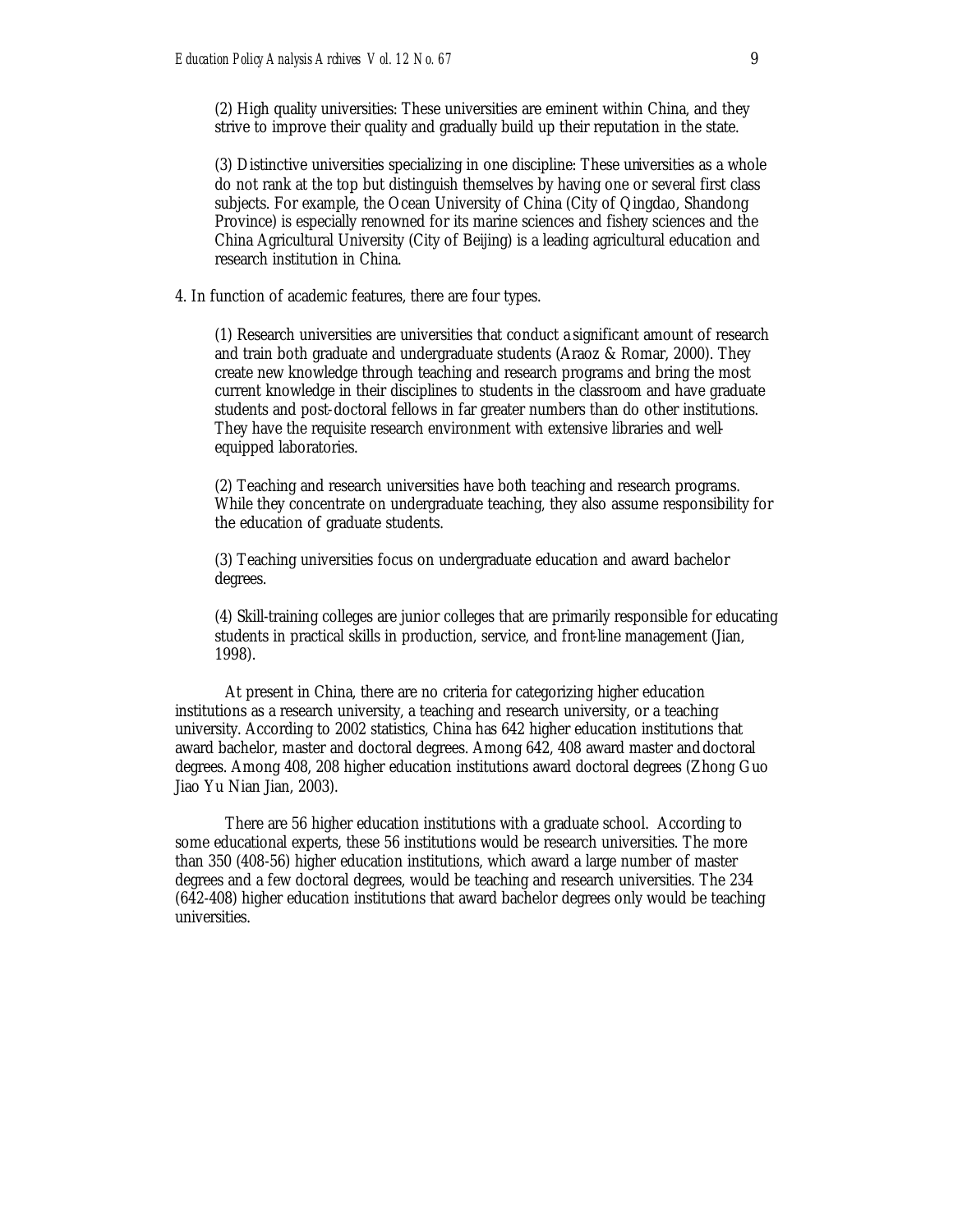#### **The university organizational system**

The universities are generally governed by a University Affairs Committee, which is an administrative board under the leadership of the Chinese Communist Party (CCP). The University Affairs Committee formally is the supreme body of the university and is composed of the president, the vice-presidents, a secretary and vice-secretaries of the CCP, the directors of all faculties, the deans, and representatives of teachers and students. This body decides on research policy, educational policy, and student policy, that is, every important university issue. Basically, every university sets up an Academic Committee, an Academic Degrees Committee, a Teaching Committee, and so on under the University Affairs Committee. The Academic Committee evaluates, and advises on, academic research projects. The Academic Degrees Committee deals with degree applications, assessment, and authentication. The university appoints the deans and directors of schools, faculties and departments after inspection. The main administrative organs include an Office of the university, an Educational Affairs Office, a Research Office, a Personnel Office, a Student Office, a Logistics Office, and an Infrastructure Office, etc.

At present, the institutions have a "president-responsibility system" under the leadership of the CCP (Zhong Hua Ren Min Gong He Guo Gao Deng Jiao Yu Fa, 1999). In each government higher education institution, there is a secretary of the CCP and a president, both of whom head the organization of the university. The law stipulates that the president in principle has responsibility for the implementation of the decisions of the University Affairs Committee.

The governmental departments appoint the leaders of the higher education institutions after inspection. In the past, the procedure for the selection and designation of president in the national universities was as follows:

1. Recommendation from within the schools,

 $\overline{a}$ 

- 2. Evaluation by a higher administrative authority, $9$
- 3. Sanction by the higher administrative authority.

When the position of president falls vacant, the university itself will recommend candidates in function of their moral character, academic background, and personal capability, and so on. The team of nominators, ranging from 200 to 250 members, is made up of administrators, directors of faculties and departments, professional experts and some teacher deputies. Normally, only those who obtain more than 30% of the nominations can be short listed as candidates. Then the higher administrative authority will send an ad hoc delegation to the university to further evaluate the candidates by interviews and other means. Finally, the higher administrative authority discusses the evaluation results and makes the

<sup>&</sup>lt;sup>9</sup> For the national universities, the administrative authority is the MOE or another central ministry. For the local universities or colleges, the administrative authority is a local education department such as a provincial education committee or a municipal education office. China is divided in 31 provinces, autonomous regions and municipalities, and Hong Kong Special Administrative Region as well as Macao Special Administrative Region.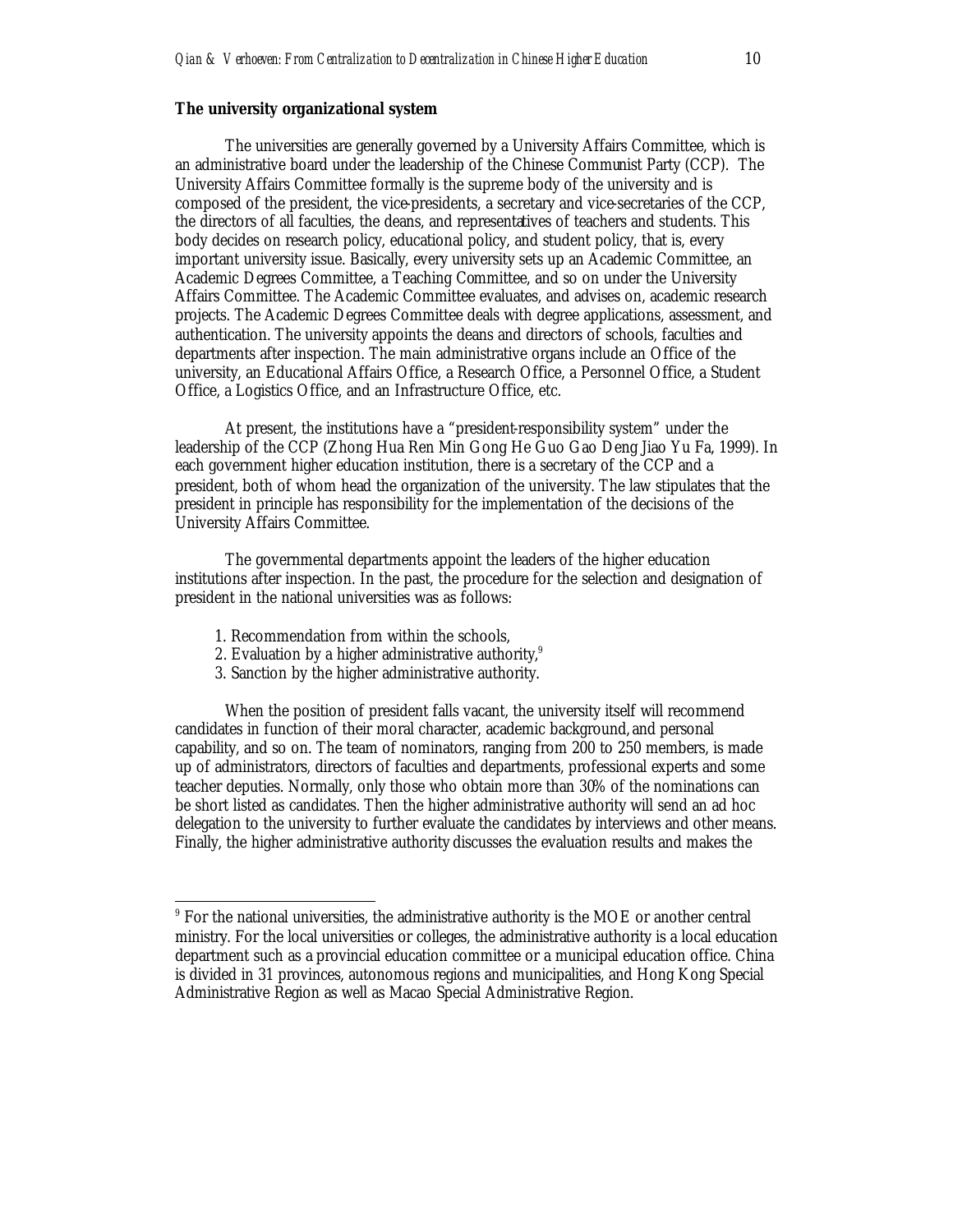final decision. At the same time, a formally approved document is delivered and the appointment is announced.

In the last 5 or 6 years, some changes in terms of the selection and designation of the president have been introduced. Public competition and election has become the main trend in some universities. The MOE is experimenting in the public election of presidents and vice-presidents in some universities. Everybody inside as well as outside the universities is eligible as long as they meet certain qualifications. People can sign up freely even online. An evaluation council of 13 to 17 members is formed by the deputies from different sections within the university, the main difference being that students and persons from outside the university can also belong. This evaluation council is in charge of an interview. The interview includes the candidate's presentation. After the interview, the council votes by secret ballot. The interviews are open to the teachers and students of the university. After the interviewing and the comprehensive evaluation, two are selected as the final candidates.

The first university to adopt this way of electing a president was Tongji University (City of Shanghai) in 1995. The China Agricultural University (City of Beijing), Ocean University of China (City of Qingdao, Shandong Province) and the Southwest China Normal University (City of Chongqing) then followed suit.

With the expanding reform of the structure of the economy and education, Chinese socialist modernization and the development of science, technology, and education have contributed to the emergence of a large number of new disciplines in institutions of higher education. The merging of hundreds of universities and colleges has led to the reorganization and merger of departments and disciplines. Moreover, the development of modern science is increasingly moving toward greater integration. Interdisciplinary cooperation has become more and more widely accepted, and economic and social development is requiring ever larger numbers of people with complex skills and abilities. Thus, the institutional reform has broken down the original uniform three-level administrative framework of "universities or colleges, department, teaching and research groups or offices" that had functioned in Chinese higher education institutions for half a century. Many flexible organizational forms have been introduced, which can be divided into three main models.

1. University – research schools or faculties – departments or research institutes

Compared with the traditional structure, this new structure synthesizes the existing disciplines and then upgrades them into faculties. Accordingly, the teaching and research groups are upgraded into departments. This model has been adopted mainly by the research universities.

2. University – departments – research sections

The second model is a single-level expansion. It expands the function of the original teaching and research groups of different subjects so that they can strengthen their disciplinary research while providing education in related programs. This model is seen mainly in the teaching and research universities.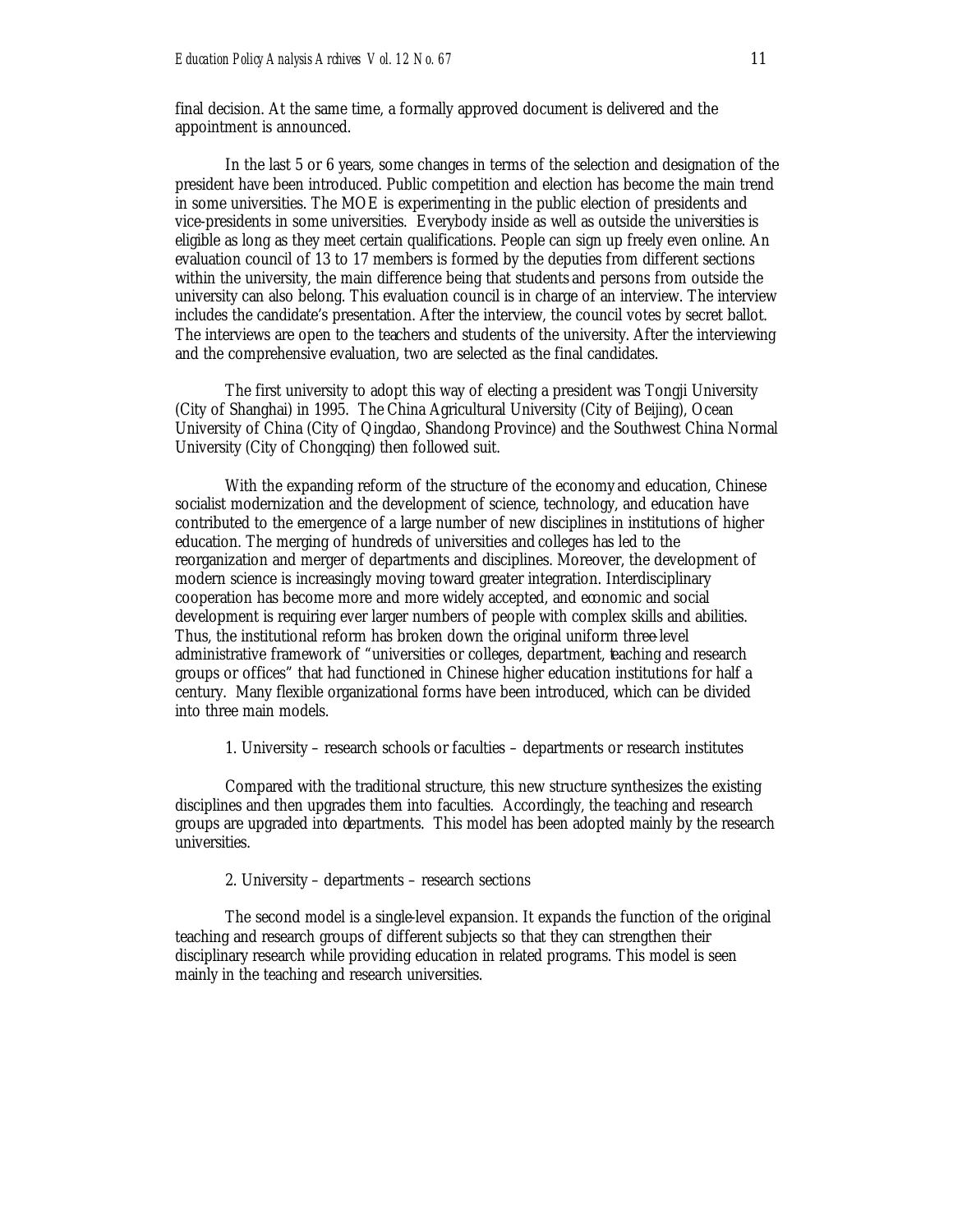3. University – schools or faculties – departments – teaching and research sections

The last model has a four-level structure, which includes university, faculties, departments and teaching and research sections. In this new model, a new faculty level is inserted into the traditional structure between the university and the departments. In addition, other sub-levels can also be found. For instance, at the level of schools (faculties), some departments are affiliated directly to universities. Tsinghua University provides a good example. Tsinghua University consists of 14 schools10 and 5 autonomous departments at the school or faculty level (Tsinghua University, 2002). In the 14 schools, there are more than 40 departments, but they are organized within the 14 schools. The 5 autonomous departments are as follows:

Department of Environment Science and Engineering; Department of Electrical Engineering and Applied Electronic Technology; Department of Engineering Physics; Department of Chemical Engineering; Department of Materials Science and Engineering.

These departments cover distinctive disciplines of the university and have good research equipment and highly qualified teachers. The size of these departments as far as teaching staff, students, equipments, etc. are concerned is the same as that of the schools, so they are governed directly by the university.

At the departmental level, research institutions and research schools can be set up separately or jointly. At the root level of teaching and research sections, there are also research sections or research institutes. This model is often adopted by merged large institutions.

Schools or faculties (or departments) are the basic organizational unit established according to disciplines and the nature of subjects with the three fundamental functions of teaching, research, and social service. It is the most important part of the universities and the implementation organ for teaching, research, discipline construction and student work. The administrative organ of a school or faculty consists mainly of a head of the office, a secretary of teaching, a secretary of research, and administrators of student affairs. The governing structure at the school or faculty level consists of the bureau of the school/faculty composed of the dean and vice-deans, the secretary and vice-secretaries of the Communist Party of the school/faculty as well as the head of the school/faculty office, and the school or faculty academic committee consisting of professors and researchers (elected or appointed). On departmental level, there is a similar structure.

 $10$ The 14 schools of Tsinghua University are the School of Architecture, the School of Civil Engineering, the School of Mechanical Engineering, the School of Information Science and Technology, the School of Sciences, the School of Medicine, the School of Economics and Management, the School of Public Policy & Management, the School of Law, the School of Humanities and Social Science, the School of Journalism and Communication, the School of Software, the School of Applied Science and Technology, and the Academy of Arts and Design.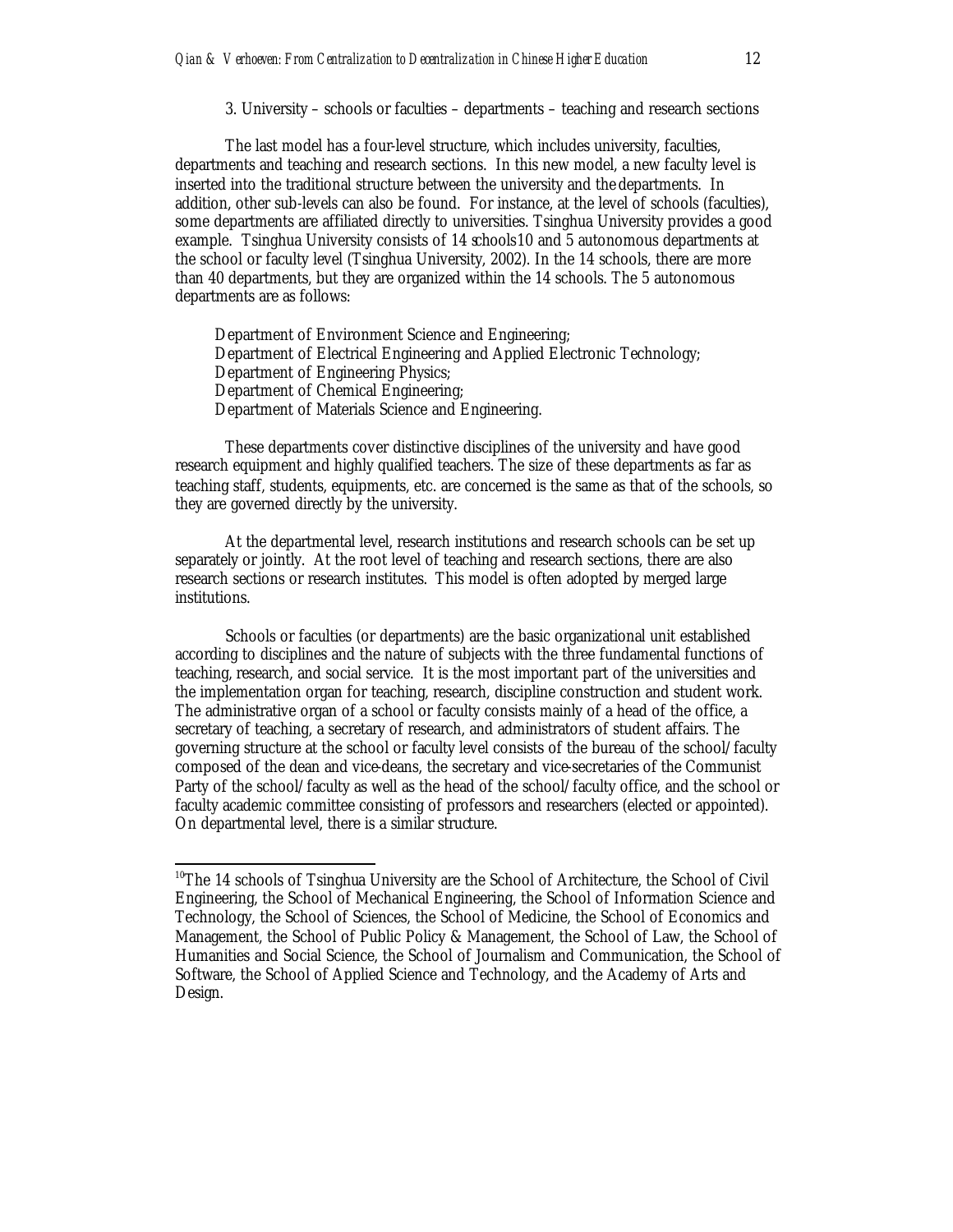After the restoration of the organizational structure, schools (faculties), departments and teaching and research sections were reconstituted. But schools (faculties) and departments in Chinese higher education institutions have long been accustomed to taking orders from the authorities of their institutions. Teaching and research plans were handed down to them from above, and they had no right to decide on such matters as technology transfer, the development of school-run industry, and the distribution of profits from scientific and technological projects (Qiping & White, 1994).

However, the reforms have changed everything. In principle, universities and colleges will decentralize, and schools (faculties) and departments (if there are no schools) are being given more autonomy.

Schools/faculties (or departments) are both teaching and research units and basic administrative organizations. They do not have complicated organizational structures but rather are aggregates of disciplines and subjects. They can mobilize and organize effective forces. Thus, after the identification of macro-management targets for universities, it is mainly up to the schools or faculties to achieve them.

#### **Characteristics**

.

After these changes, the schools/faculties, and departments are tending to take advantage of the cross-disciplinary exchanges and merging to train a large number of people with complex skills and abilities. They are becoming more comprehensive than they were previously. The organizational framework is also becoming diversified. Some universities have all three types of administrative organizational structure for administration functioning at the same time.

Over the last ten years, structural reform has led to new changes in the form, function and meaning of the organizational structures. These changes could also be seen as characteristics and outcomes of the structural reform.

First, the policy and university structure is becoming more flexible. Seen from a macro-perspective, the traditional rigid, single model of Chinese institutions of higher education, the "university – departments – teaching and research groups or offices" has been abolished and replaced by more flexible and various forms. To view it in a microperspective, inside the university, when various levels and organizations are established, many flexible organizations come into being across faculties, departments and disciplines. These flexible bodies are usually task-oriented project teams with full freedom of personnel mobility, such as an interdisciplinary research center or a working group.

Second, the new organizational structure is more open and democratic. The reform of the university structures has to some extent changed the centralization of authority, the closed environment and the ladder-oriented traditional structure. For instance, more and more universities are promoting the system of faculties to expand the function of teaching and research groups and upgrade them into department or research institutions. This shift then leads to the decentralization of authority within the institutions. Compared to the centralization of authority, many academics believe that it is more useful to activate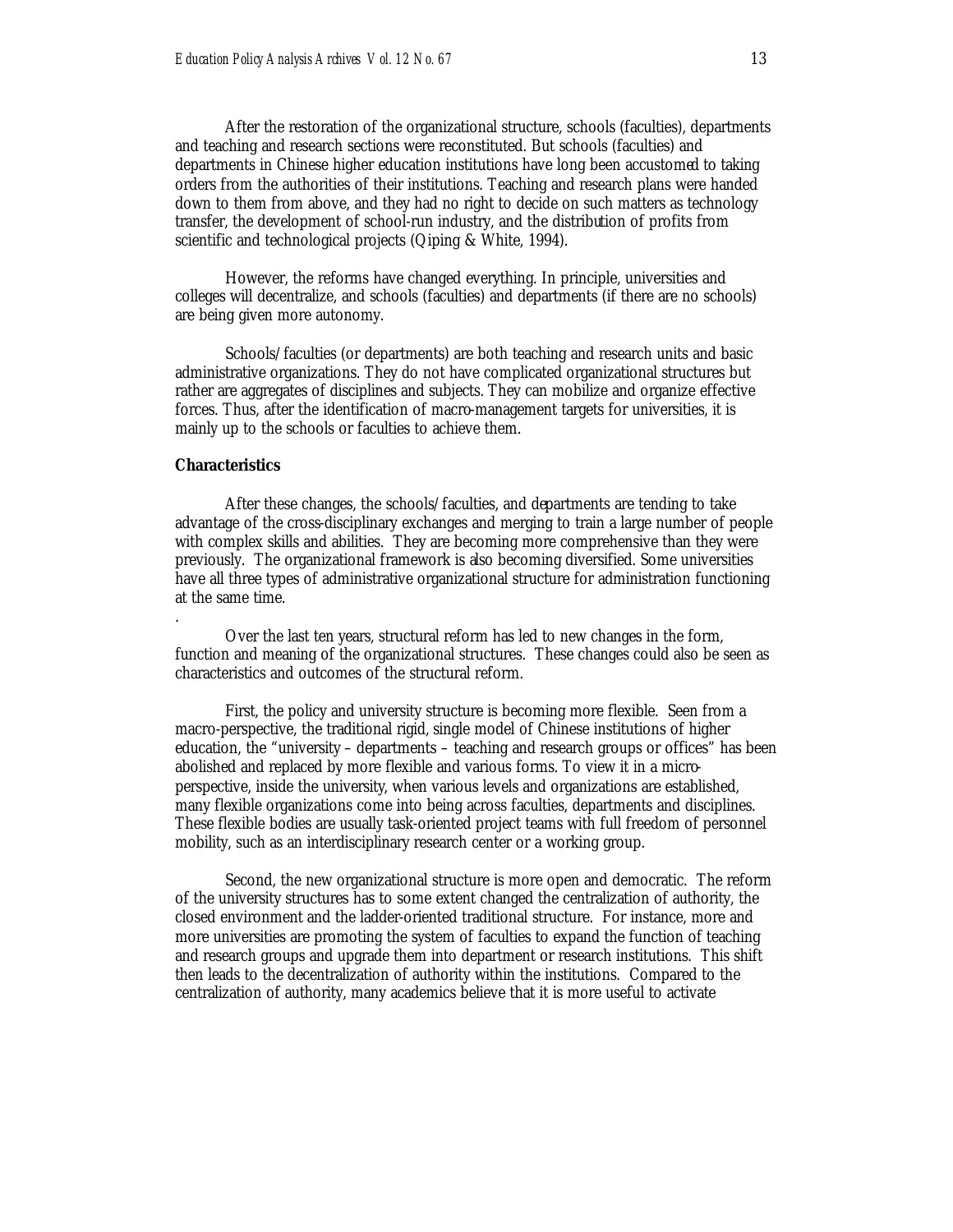organizations at the grassroots level inside universities and to initiate the participation of teachers and students in democratic management and supervision11. Furthermore, flexible forms also promote the openness of university bodies, which will then promote not only inter-dependence and inter-penetration of organizations but also more active and effective co-operation and exchanges with other Chinese as well as foreign universities.

The last characteristic is that the organizational structure is more adaptable to the developmental needs of modern universities. Universities are organizations that cultivate higher-level talents and have three main tasks: training talented students, conducting scientific research, and serving society as a whole. To develop themselves, universities need the support of society, but social development also needs facilitation from universities. Through a series of flexible reforms of the university structure, more active linkages have been established between the universities and society. For example, in May of 2004, the China University of Mining and Technology in Beijing signed an agreement with the Fengfeng Group of Mining Co., LTD in Handan City of the Hebei Province. According to this agreement, Fengfeng Group will provide 100,000 RMB Yuan as an educational fund to the university, and the university will provide researchers to help the Group develop technology and will also provide training courses for its staff. This relationship creates a rich resource pool of manpower, materials, financial support and information for the universities, and at the same time enables them to facilitate the development of the economy and culture and to promote the status of universities in society as a whole.

#### **The Development Trend of the Organizational Structure Reform of the Institutions of Higher Education**

Policy makers in China realized that higher education institutions in the developed countries, facing the opportunities as well as the challenges of computerization, globalization and the knowledge economy, had adopted the concepts and practices of technological, managerial, organizational, and system innovation. The consequence was that more and more universities transposed their structures into a flat and flexible form supported by a system of information distribution.

After the officers of the MOE and the leaders of universities developed more exchanges with well-known universities throughout the world, they began to gather in such forums as Chinese-Foreign University Presidents Forum12 and the Chinese University Presidents Fellowship Forum to share opinions on these new forms of organization. For example, reference was made to the Berlin Technology University (TU Berlin), which established Interdepartmental Research Centers,13 to the Interdisciplinary Research

 $11$  Compare with flexible organized research units (ORU) described by Dill and Sporn (1995, p. 222).

 $12$  This is a forum organized by MOE where university presidents from countries like the UK, the USA, France, Germany, Japan, and, of course, China present their views on university management.

<sup>&</sup>lt;sup>13</sup> There are eight Interdepartmental Research Centers in Berlin Technology University (TU Berlin), among others Zentrum Mensch-Maschine-Systeme (ZMMS), Zentrum Technik und Gesellschaft (ZTG), Biotechnik Zentrum (BZ), etc.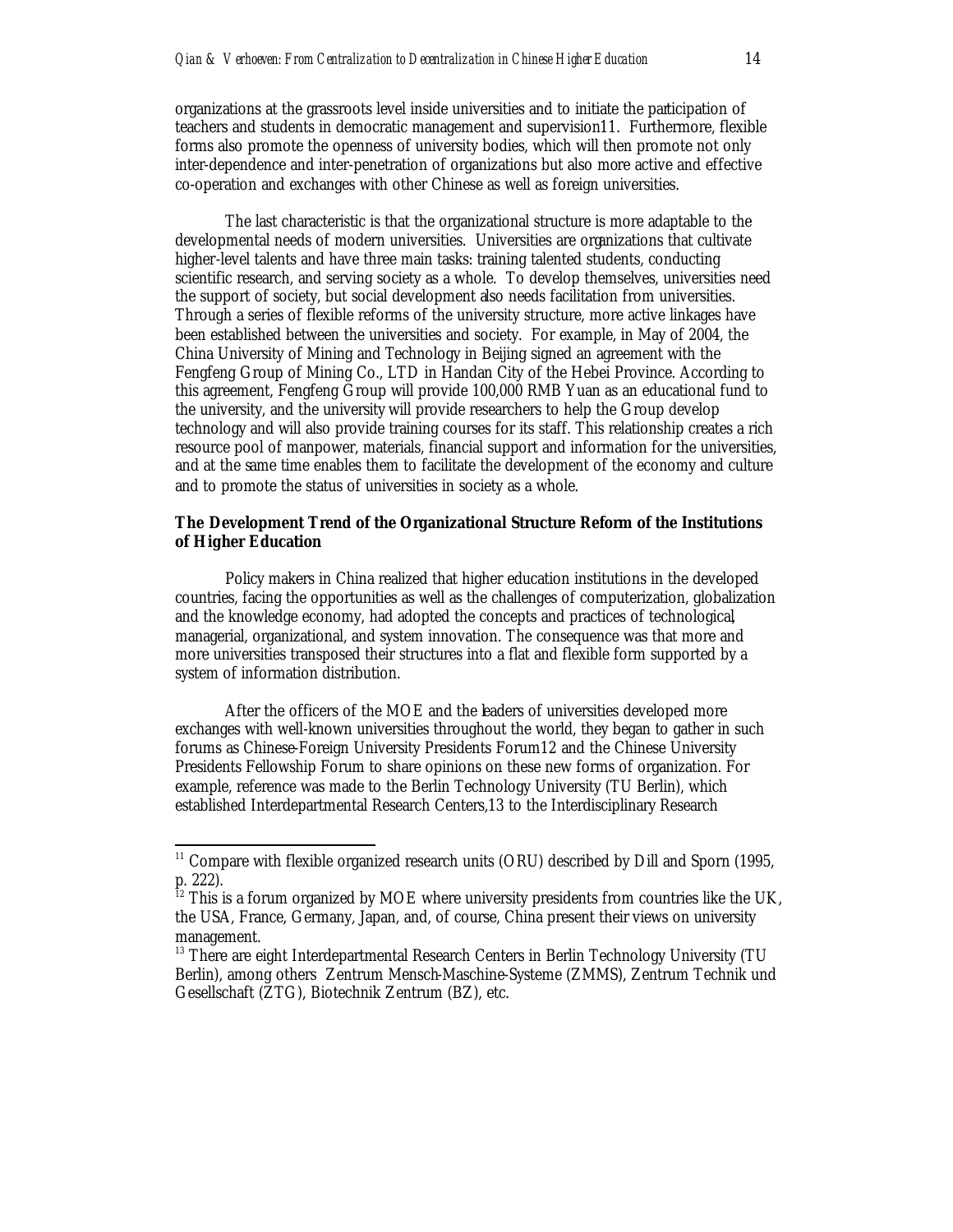$\overline{a}$ 

Association (Zhang & Zou, 2001, p.289-299), and to the Research Center for Advanced Science and Technology14 of Tokyo University (Wang & Kong, 2001, p. 317-328). The experiences and best practices of these universities in Western countries have inspired Chinese policy makers and universities to launch a process of structural reform. Consequently, the MOE has gradually given more autonomy to the universities and colleges in China. What were the consequences of this reform?

First, the organizational form tends to be flatter. Compared with the ladder-shaped structure, for instance, university – schools or faculties – departments – teaching and research sections, the flat structure reduces or even omits the function of middle-level management15 and then establishes a network at the grassroots level consisting of many centers of authority. Consequently, the filtration and blockage of information generated by mid-level management will be reduced and even eliminated, which helps improve information flow and enhances the vitality of the organizations concerned. At present, some Chinese universities have adopted a two-level management system – the university level and the school or faculty level – with the middle-management level being reduced. For example, decisions in the China Pharmaceutical University (Nanjing City, Jiangsu Province) are taken on the level of the university administration and of the 4 schools (Pharmaceutical School, Biological Pharmacy School, Chinese Traditional Medicine School, Business School of International Pharmacy), and three faculties (Basic Science Faculty, Social Science Faculty, Physical Education Faculty). The schools and faculties act independently from each other (Gao, Qian and Wang, 2001, p. 112 )

The second trend is that the organizational borders are becoming fuzzier. Compared with the closed-ness of the traditional structure, this trend means that human resources, facilities and information are being shared more freely among internal sections, leaders and subordinates, and project teams, although such organization has clearly clarified divisions of responsibilities and tasks. Teams can be established or dissolved in function of specific tasks or projects. This flexible structure can take most advantage of the organizational resources to improve the effectiveness and efficiency of organizational performance and finally to strengthen the vitality of the organization concerned. At present, there are not only more and more flexible bodies inside a university but also an increasing number of such flexible bodies among universities, such as interdisciplinary research centers and working groups.

<sup>&</sup>lt;sup>14</sup> This center has four research sections: Advanced Material Research Section, Advanced Devices Research Section, Advanced System Research Section and Society-Technology Research Section.

<sup>&</sup>lt;sup>15</sup> Mid-level management has two meanings. First, it refers to the administrative organizations of universities, such as the office of a university, the educational affairs office, the research office, the personnel office, the student office, the logistic office, and the infrastructure office. Depending on the function and characteristics of the organizational structure, the administrative organizations of universities, the schools and faculties may sometimes differ as regards the planning or implementation of educational, personnel, student or financial affairs. Usually, they are in charge of the implementation of their own fields. Second, according to the optimization principle, a university with a ladder-shaped organizational structure often limits or reduces the function of one level of management, such as the department-level management, and decentralizes to school-level management.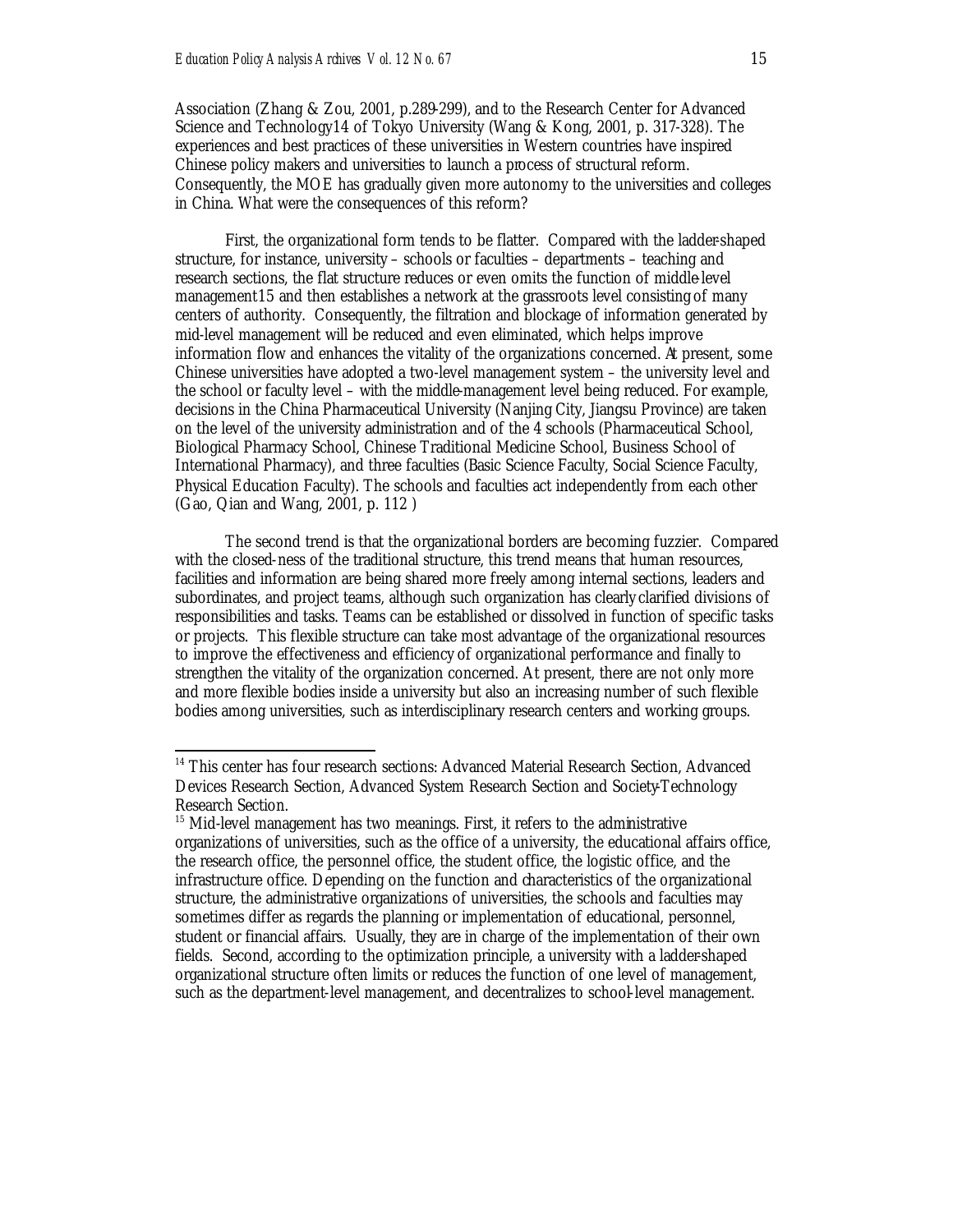They are established on the basis of task-oriented projects and are composed of professors and researchers from different fields of study in one or several universities as well as other research institutions. Such flexible bodies break through the boundaries of disciplines, as well as the boundaries of universities, schools/faculties and departments. For example, a National Key Joint Laboratory of Chemical Engineering was established in 1987 by Tsinghua University, Zhejiang University, Tianjin University, and the East China University of Science and Technology. This laboratory successfully passed the assessment of the Ministry of Science of Technology in March of 2004 (Zhejiang University Qiu Shi News, 2004).

The last trend of the reform is the more diffuse authority in decision-making. Authority in the traditional university structure is centralized. In the new decentralization trend, authority is based on knowledge and expertise, and decision-making will no longer depend on the administrative hierarchy but rather on knowledge. Modern organizational theories hold that the effectiveness of an organization is determined by a successful combination of knowledge and decision-making authority. There are mainly two basic models in this process. One consists of passing on relevant knowledge to the decision maker and the other is of passing on the authority to the knowledge holder, the latter being decentralization. As an academic organization with knowledge bases, universities have their own academic talents and knowledge experts. The academic nature of universities requires more diffuse decision-making authority to improve their organizational effectiveness of universities and increase their vitality. At present, academic committees and meetings of professors are becoming increasingly important in the decision-making process, supplementing the administration of the university. However, since there are no regulations or decrees that specify their range of authority, it is determined by the universities themselves. For example, at the China University of Mining and Technology in Beijing, the "meeting of professors" is authorized to assess and advise on plans for the establishment of new disciplinary departments and the teaching force, on plans concerning undergraduates and postgraduates, as well as on the evaluation of the granting of bachelor and master degrees and the evaluation of research achievements. The decisions of these professorial meetings are taken as an important reference in the decision-making process in the University Affairs Committee of this university (Zhong Guo Kuang Ye Da Xue,2004).

#### **Problems Faced by China's Institutions of Higher Education**

#### **The gap between the university's contribution and its funding**

 $\overline{a}$ 

For over 50 years, China's institutions of higher education have provided over 95% of the scientists, technicians, and other professionals for the country16 and have also made many valuable research contributions. These research achievements account for over 50% of the research achievements in the country as a whole. Universities have also contributed their due part to the economic and the social development of China, but their financial resources are mainly granted by the institution that established the university or college, namely the MOE, another ministry, a province or some other body. Depending on the financial

<sup>&</sup>lt;sup>16</sup> Other students are trained by the scientific research institutions, such as the Chinese Academy of Sciences, companies and distance education.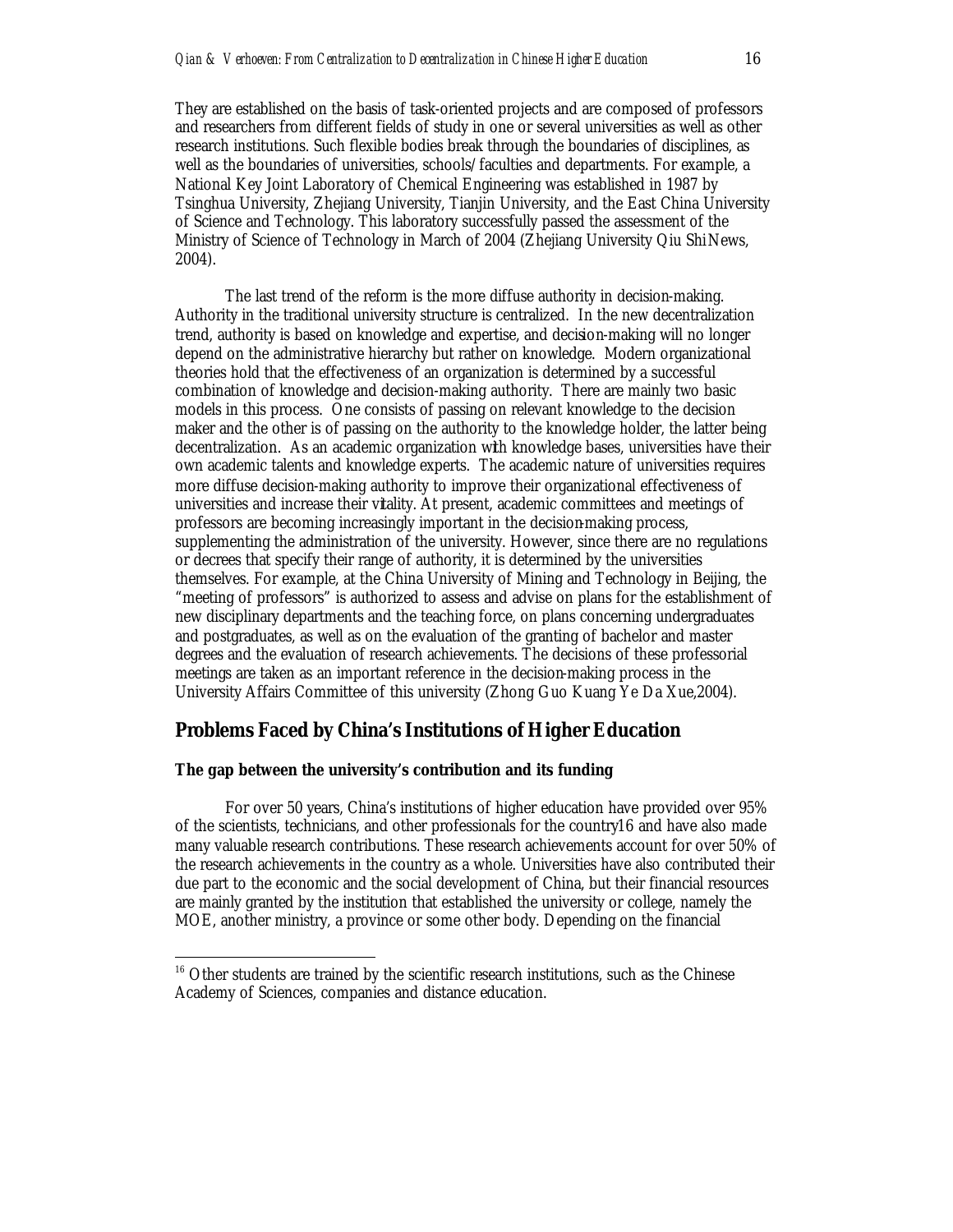resources of the funding body, a university or a college might or might not have sufficient resources. For instance, in this respect the question is by which central ministry or local government is a university run and funded? Is this central ministry or local government rich or poor? Somewhat less than 50% of the funding comes from the national or local governments, while the main national universities, generally, receive a lump sum from the MOE. However, especially for those that devote more attention to research, the funding from the national or local governments accounts for only a quarter of the total (Shen, 1999). Thus, the presidents and other top managers of these universities spend a lot of energy raising funds at the expense of improving the quality and level of research and teaching. The presidents and professors (especially senior professors) look for projects from the governments, or cooperation with factories and companies. Moreover, the institutions of higher education devote themselves to "high-tech development and industrialization". Indeed, high-tech enterprises are becoming larger and stronger. According to 2001 statistics, 22 national university scientific gardens have been set up and have absorbed some RMB 13 billion of investment (Zhou, 2002).

#### **The gap between the intention of developing top-class universities and the actual practice.**

In the 1990s, the government concentrated all its available resources on implementing a plan known as "211 Project". The purpose of the Project was to identify and invest in 100 universities so that these universities could reach the goal of being world-class or advanced higher education institutions in China by the 21st century. This project was conducted by the Ministry of Education's "211 Project" Office with assistance from the "211 Project" Offices set up inside provincial departments of education. An initial evaluation was necessary in order to select these universities. The assessment was done on the basis of applications. After assessing institutions on their self-report and development plans (Xu, Qi and Wang,2001), the MOE selected the 100 universities according to quality criteria. However, by selecting so many universities and granting them an equal share of the expenditures, the governments, in practice, ranked the value of equality over that of quality, the logic of "egalitarianism". If, however, the governmental educational expenditure would be distributed more according to the criteria of quality, thus supporting only top-class universities, the plan could become more effective.

#### **The same model of operation mechanism and the diversity of universities**

History can teach the Chinese institutions of higher education some lessons about adjusting and changing their management and organizational structures. The changes involving the schools and faculties were guided by central governmental prescriptions, which divided comprehensive universities into small special universities or colleges. The strong central control and interference of the government had resulted in the single model. In recent years, however, the educational reform went the opposite way, i.e. the smaller universities and schools or faculties merged into comprehensive, large-scale universities.

Of course, the merging of several Chinese top universities and schools or faculties permits coordinated resource sharing in the allocation and the development of disciplines and also increases their composite strength and produces more competitive, expanded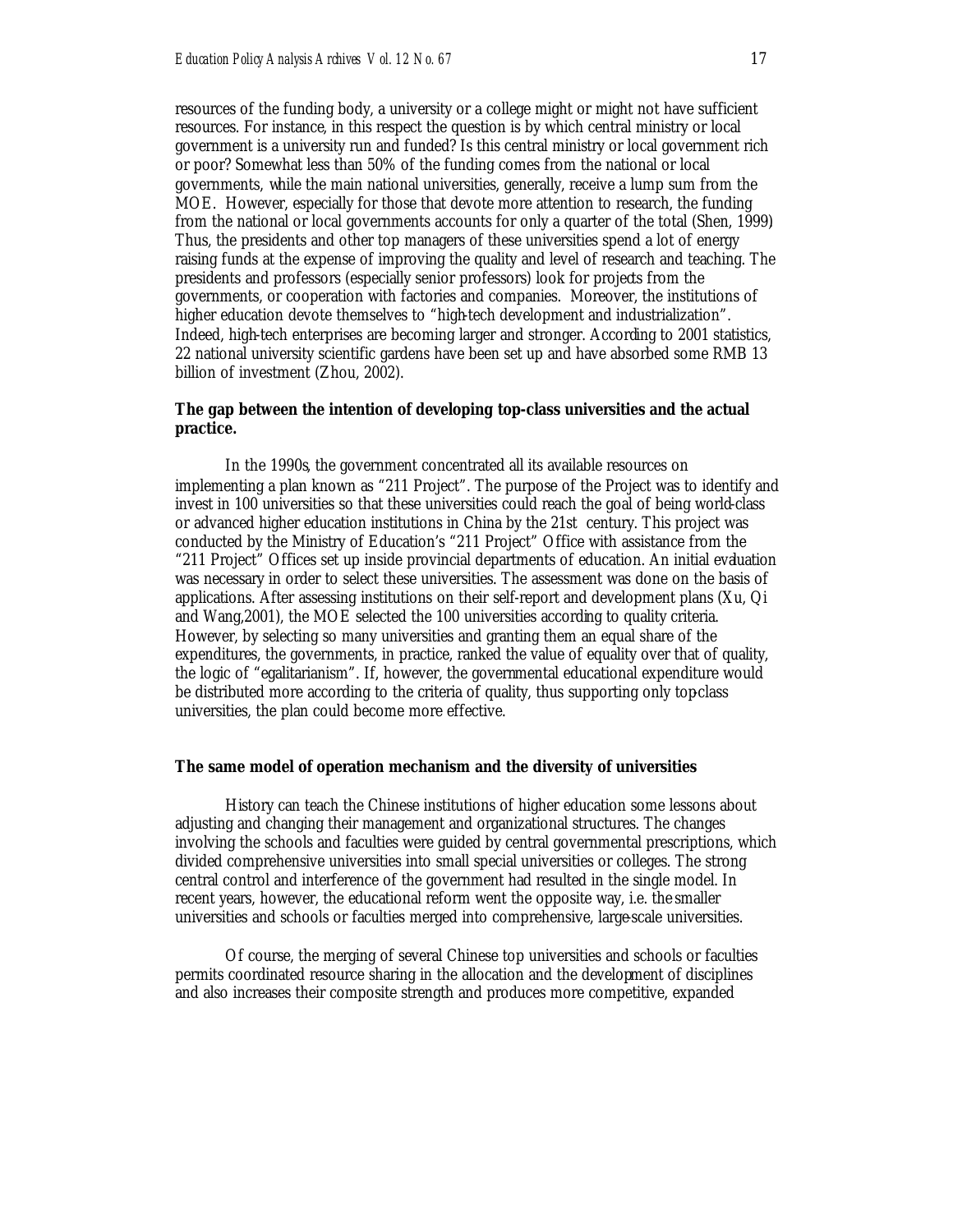universities with their own characteristics and style. This has been proved to be a good measure in the reform of higher education as it has contributed to the optimization of the disciplinary and curricular structure, improves the conditions for promoting education, and permits fuller utilization of limited educational resources (Jian, 1998). This has enabled the new Chinese high quality comprehensive universities to compete with other high quality comprehensive universities worldwide.

But this movement towards more comprehensiveness is not necessarily the best one for each distinctive university or college. Sometimes it is better for them to stay apart and develop their distinctive qualities, such as their educational quality or their disciplinary characteristics. Jian (1998) suggested in a paper on the reform of the higher education that the government and universities should emphasize research and investigation, and seek truth from facts, never engage in "doing things all at once like a fad" or "making everything uniform". Instead, the government and universities should proceed from reality and adopt different methods for different circumstances (Jian, 1998). Otherwise, there is overlapping and reduplication of disciplines, an increase of inner consumption, declining effectiveness and work efficiency, rising management costs, and even merging in name but separation in reality. All these things are, of course, contrary to the original intention. For example, the new Jilin University was created through the merger of five different-sized universities. In 2000, Jilin University, Jilin Industry University, Baiqiouen University of Medical Sciences, Changchun University of Science and Technology, Changchun College of Postal and Communication were merged into a new Jilin University. At present, it has the largest student enrollment in China: some 46,000 full-time resident students, 130 undergraduate programs, and 180 postgraduate programs including 71 doctoral programs (Chen, 2000). Before the universities merged, five presidents, many university and college governing bodies, and similar disciplines had existed in five campuses. The formation of the new management and discipline-based organizational structure, and the improvement of efficiency and effectiveness were not easy.

#### **Parallel operations and different research and teaching systems in universities and research institutions**

After the founding of the new China, apart from the higher education system, China established a system of independent scientific research institutions such as the Chinese Academy of Sciences,<sup>17</sup> The Chinese Academy of Agricultural Sciences,<sup>18</sup> and The China

<sup>&</sup>lt;sup>17</sup> The Chinese Academy of Sciences (CAS) was founded in Beijing on 1 November 1949. It is a leading academic institution and comprehensive research and development center in natural science, technological science and high-tech innovation in China. It is administered by the National Council. It has five academic divisions, 108 scientific research institutes, over 200 science and technology enterprises, and more than 20 supporting units including one university, one graduate school and five documentation and information centers. They are distributed over various parts of the country. 12 branches of the CAS are in Shanghai, Nanjing, Hefei, Changchun, Shenyang, Wuhan, Guangzhou, Chengdu, Kunming, Xi'an, Lanzhou and Xinjiang. The CAS has a total staff of over 58,000 of whom 39,000 are scientific personnel according to figures for the year 2000. In the CAS, there are 123 units that award master's degrees and 104 units that award doctoral degrees. From 1978 to 2001,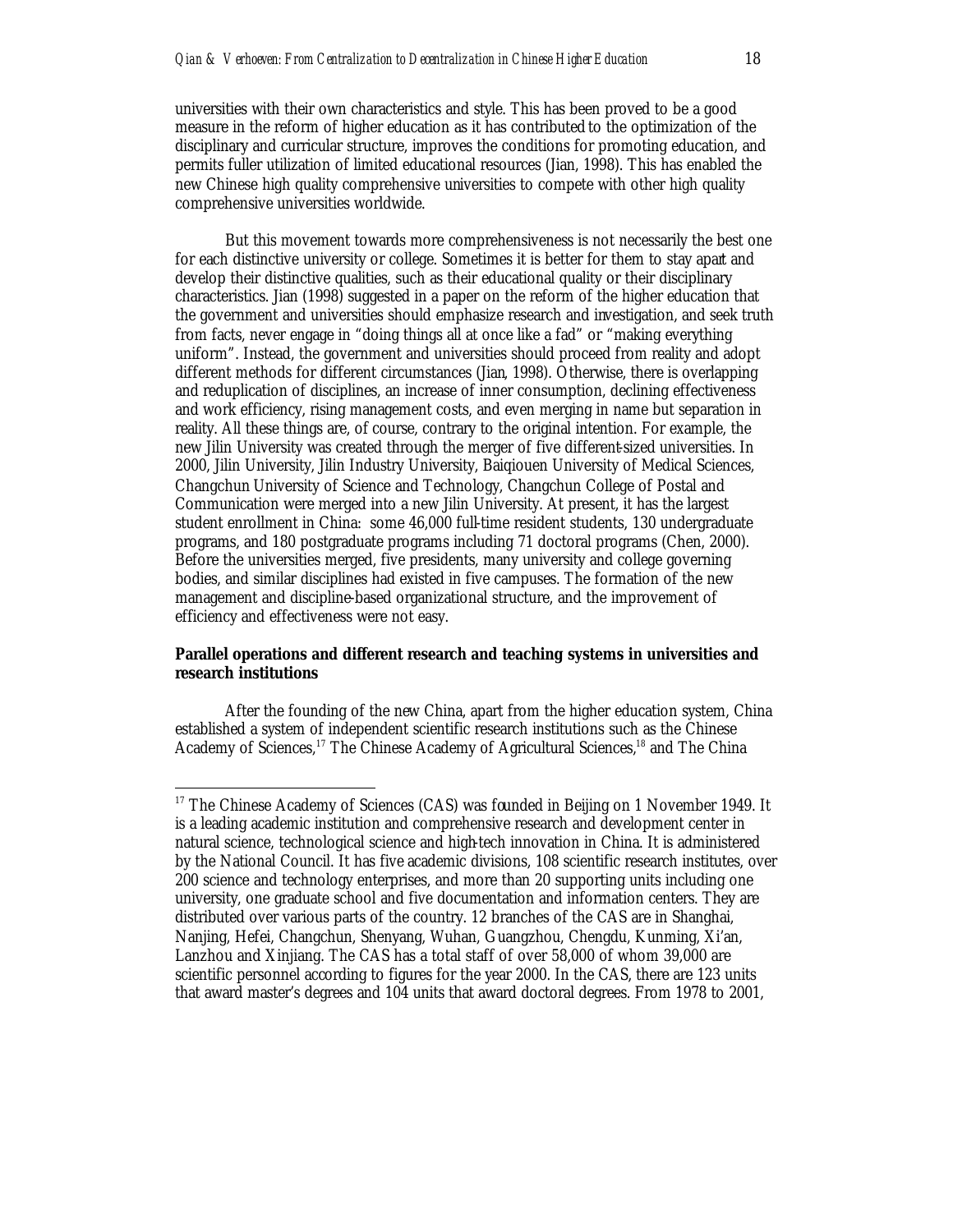$\overline{a}$ 

Textile Academy.<sup>19</sup> Large amounts of money were put into such research institutions, and they account for 7% of the graduate students in China. Because of the lack of attention to the research force of the institutions of higher education and insufficient investment in higher education over the long term, universities and colleges do not always have enough advanced research facilities or the necessary information materials. China's institutions of higher education cannot be assumed to be in the forefront of science and technology of the country.

#### **Conclusion**

After the Cultural Revolution, Chinese policy makers chose resolutely to give lower levels of the society more responsibility and to distinguish between the CCP, the local government, and enterprises. Each of these elements should have its own responsibilities. The central government wanted step back from the Soviet economic and organizational model, which was no longer deemed to be the only model that could solve economic and societal problems. This opened the way for more decentralization in all parts of Chinese society, a process that had long since been very popular in the West. This development inspired a new policy approach in China and had a tremendous impact on the organization of Chinese higher education. In spite of the establishment of a more market-oriented organization of institutions of higher education and an important decision by the Ministry of Education in 1999 to expand the enrollment in higher education, the actual enrollment as a proportion of the 18 to 22 year olds did not change very much. Although the numbers of students in institutions of higher education reached 12.14 million in 2001 compared with 6.43 million in 1998 (Zhou, 2002), the gross enrollment of higher education<sup>20</sup> rose from 11.5% in 2000 to 13.3% in 2001 but did not exceed 15% in 2002 (Department, 2003). In comparison with the developed countries, this gross enrollment in higher education is still low because China has kept the system of selective entrance exams for students intact.

Not only have the political changes played a role in the reform of Chinese higher education and are still doing so, there are other more general processes that had and still have an impact on it. Among them, the development of computerization, globalization, and

the CAS has trained more than 50,000 graduate students. In May 2001, the CAS established its Graduate School with an enrolment of more than 13,000 students, of whom about 6,000 are studying for doctoral degrees (The Chinese Academy of Sciences (CAS), 2003). <sup>18</sup>The Chinese Academy of Agricultural Sciences (CAAS) was established in 1957. The CAAS is China's national agricultural research organization and is directly affiliated to the Ministry of Agriculture. The CAAS has about 10,000 staff members and 39 research institutes located across 17 different provinces, national municipalities and the autonomous regions. The CAAS has a graduate school, 5 state key crop variety improvement centers and sub-centers, 22 national and ministerial level key open laboratories, and 17 national and ministerial commodity quality supervision and testing centers (The Chinese Academy of Agricultural Sciences (CAAS), 2003).

 $19$ <sup>The China Textile Academy (CTA)</sup> was established in 1956. It is the biggest comprehensive research and development organization in the textile industry. The CTA has about 1,400 staff members (The China Textile Academy CTA, 2000).

<sup>20</sup> The gross enrollment of higher education is the proportion of the numbers of students in HEIs to the numbers of the population from 18 to 22 years in China.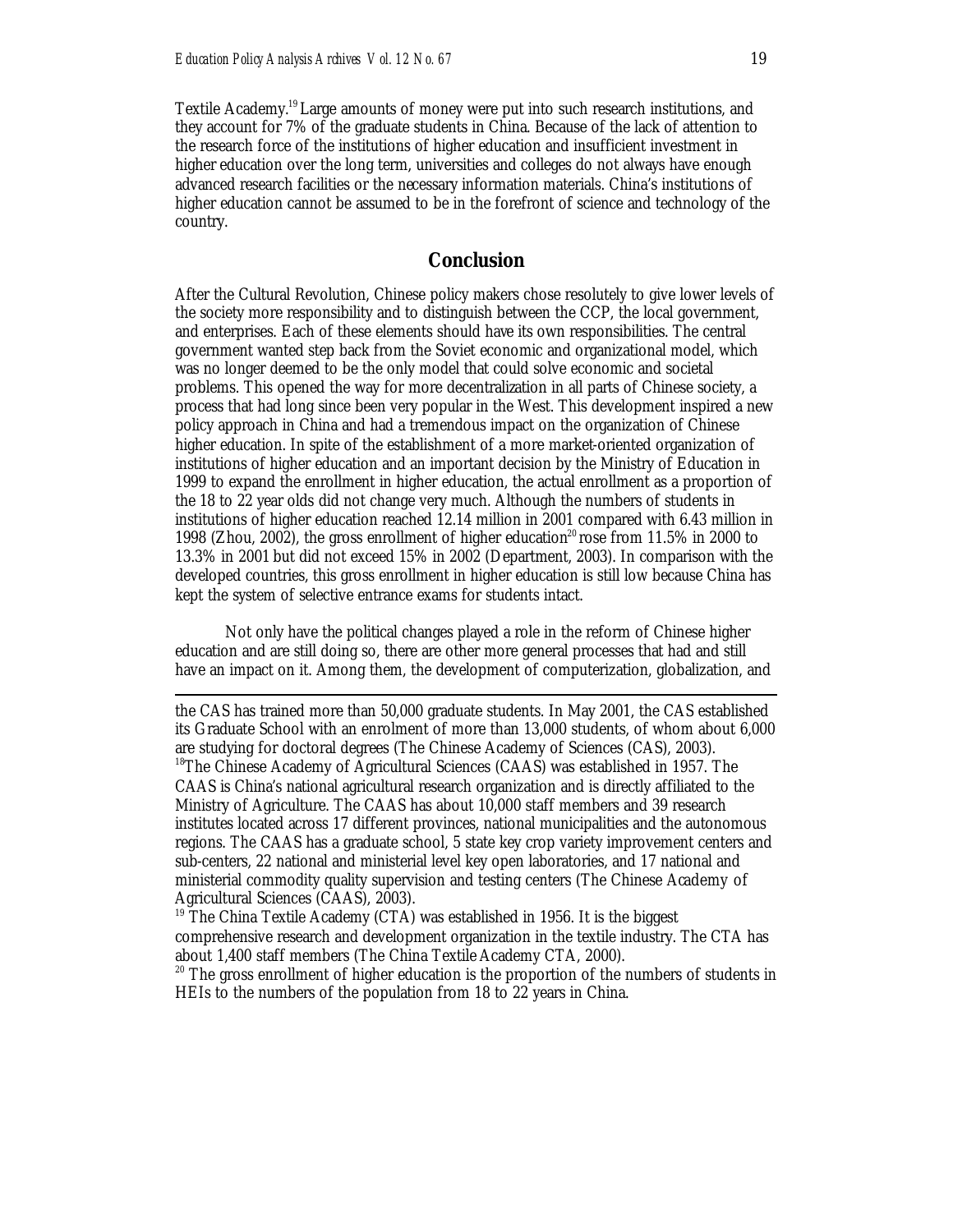the knowledge-based economy throughout the world are having a strong impact on the development of Chinese society, in a wide area of the economy, science, technology, and culture, and especially on the development of Chinese higher education. During this developmental process, along with the economic transition, all aspects of Chinese higher education have undergone very profound changes to meet the challenge of international competition and to adapt the higher education management to the needs of China's socialist modernization construction. As a consequence, higher education administration has been reformed on three levels: national, institutional, and sub-institutional.

First, on the national level, the government has instituted a framework under which most of the institutions of higher education are administered by provincial governments and are operated jointly by local and central governments. The provincial governments now enjoy greater responsibility, authority and benefits in bringing local higher education under their unified planning. The central government is now trying to restrict itself to the planning and macro-management at the national level.

Second, on the institutional level, the institutions of higher education have been gradually given full responsibility for their operations. They implemented "a president responsibility scheme" under the leadership of the Communist Party. The president takes responsibility for and implements decisions of the University Affairs Committee. He is the member who bears the legal responsibility.

Third, on the level of the internal management, the reforms are proceeding in depth. The traditional rigid and single model of Chinese higher education institutions, the "university – departments – teaching and research groups or offices", has been abolished and replaced by more flexible and varied forms of organization. When levels and organizations are established, many flexible organizations also come into being across faculties, departments and disciplines. More and more universities are promoting the system of faculties to expand the function of teaching and research groups and to upgrade them into departments or research institutions. This shift then leads to the decentralization of authority within the institutions themselves. Compared to the centralization of authority, it has been considered to be more useful to activate the organizations at the grass roots level inside the universities and to initiate the participation of teachers and students into democratic management and supervision.

In retrospect, it can be seen that the Chinese higher-education management system and the organizational structures have been continuously changing and developing. These reforms are likely to continue. With each process of reforming the higher education system, new problems have arisen and will continue to arise. Whether the reforms have been successful is yet to be determined.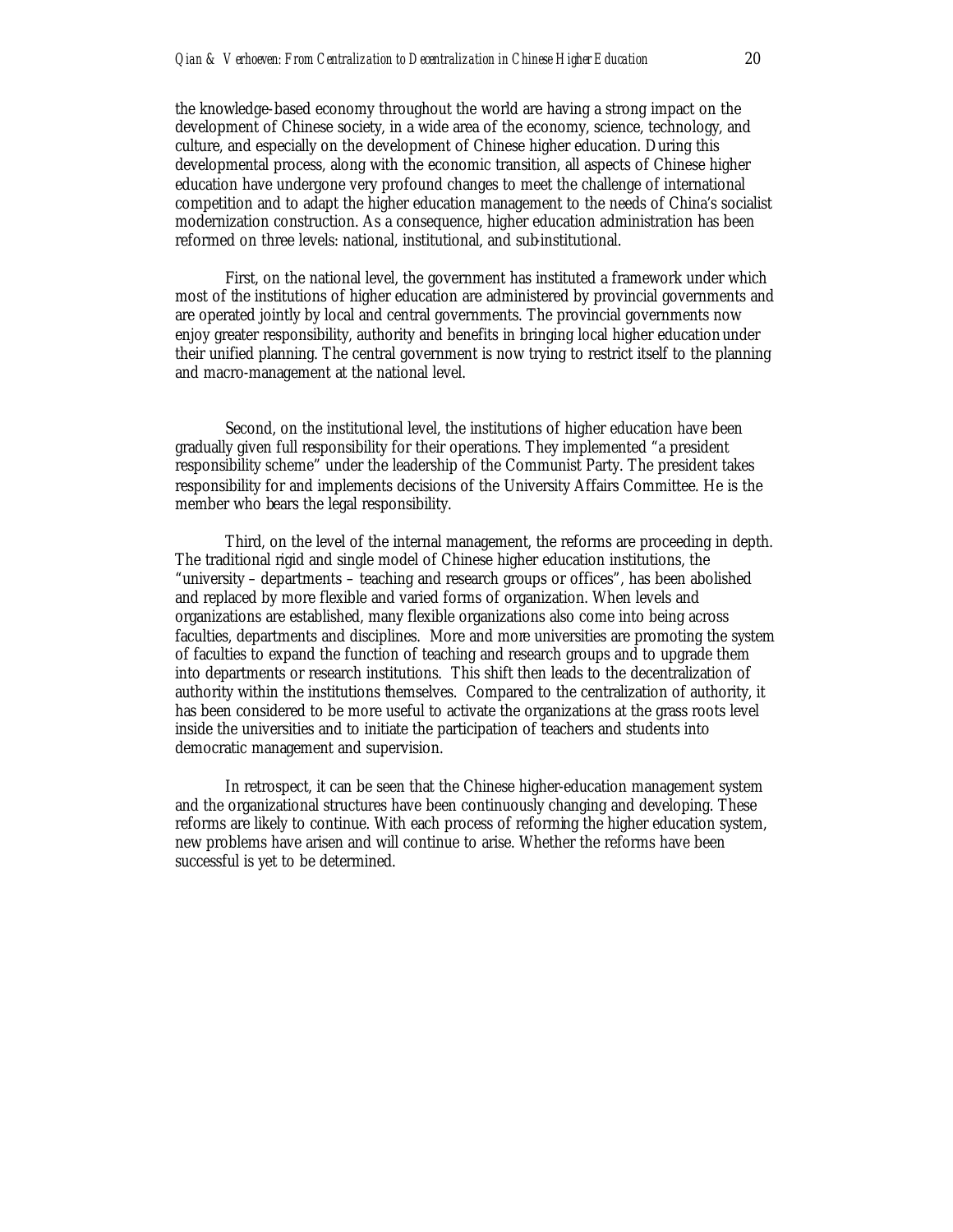#### **References**

Amaral, Alberto, Jones, Glen, A. & Karseth, Berit (Eds) (2002). Governing Higher Education: National Perspectives on Institutional Governance. Dordrecht: Kluwer Academic Publishers.

Araoz, Alberto & Romar, Edward (2000). Research Universities: Roles and Challenges, Proceedings of Rio 2000: Third Triple Helix International Conference, Rio De Janeiro. Retrieved November 26, 2003 from http://www.castelobranco.br/cead/artigos/files/empreendedorismo.pdf

Chen, David Y. (2002). The Amalgamation of Chinese Higher Education Institutions. Education Policy Analysis Archives, 10 (20). Retrieved December 19, 2002, from http://epaa.asu.edu/epaa/v10n20.html

Chen, Fanbo (2000, June 13). Five Universities Merged into Jilin University. China Education Daily, p. 1

Department of Development and Planning in MOE (2003). Education Statistics Report. February 27, 2003, Number 1 Retrieved 30 November, 2003, from (http://www.moe.edu.cn/stat/tjgongbao/report\_2002.doc)

Dill, David D. & Sporn, Barbara (1995) University 2001: What will the university of the twenty-first century look like. In Dill, David D. & Sporn, Barbara (Eds), Emerging Patterns of Social Demand and University Reform: Through a Glass Darkly (pp. 212-236). Paris/Oxford: IAU Press / Pergamon.

Gao, Wenbing, Qian, Xiaohong & Wang, Shenxi. (2001). Jiao Yu Bu Zhi Shu Gao Xiao Yuan Xi She Zhi Xian Zhuang Yu Fen Xi. [Current Situation and Analysis of the Organization Structure of National University]. In Wu, Jianxiong (Ed). Xue Ke Zu Zhi Chuang Xin. [The Innovation of Disciplinary Organization] (pp. 61-147) Hangzhou: Zhejiang University Press.

Guo Jia Bu Men Xin Xi (2000). [National Ministries and Commissions Information (2000)]. Retrieved September 21, 2003, from http://www.people.com.cn/GB/shizheng/252/17/index.html.

Jian, Ji (1998). Moving the Reform of the Higher Education Administrative System into Greater Depths Enthusiastically and Steadily. Chinese Education & Society. 31(6). Retrieved November 28, 2003, from http://search.epnet.com/direct.asp?an=1566936&db=aph

Li, Lanqing (2000). Working Report on Implementing the Strategy of Rejuvenating the Nation through Science and Technology Delivered at the Seventeenth Session of Standing Committee of the Ninth National People's Congress on August 24, 2000.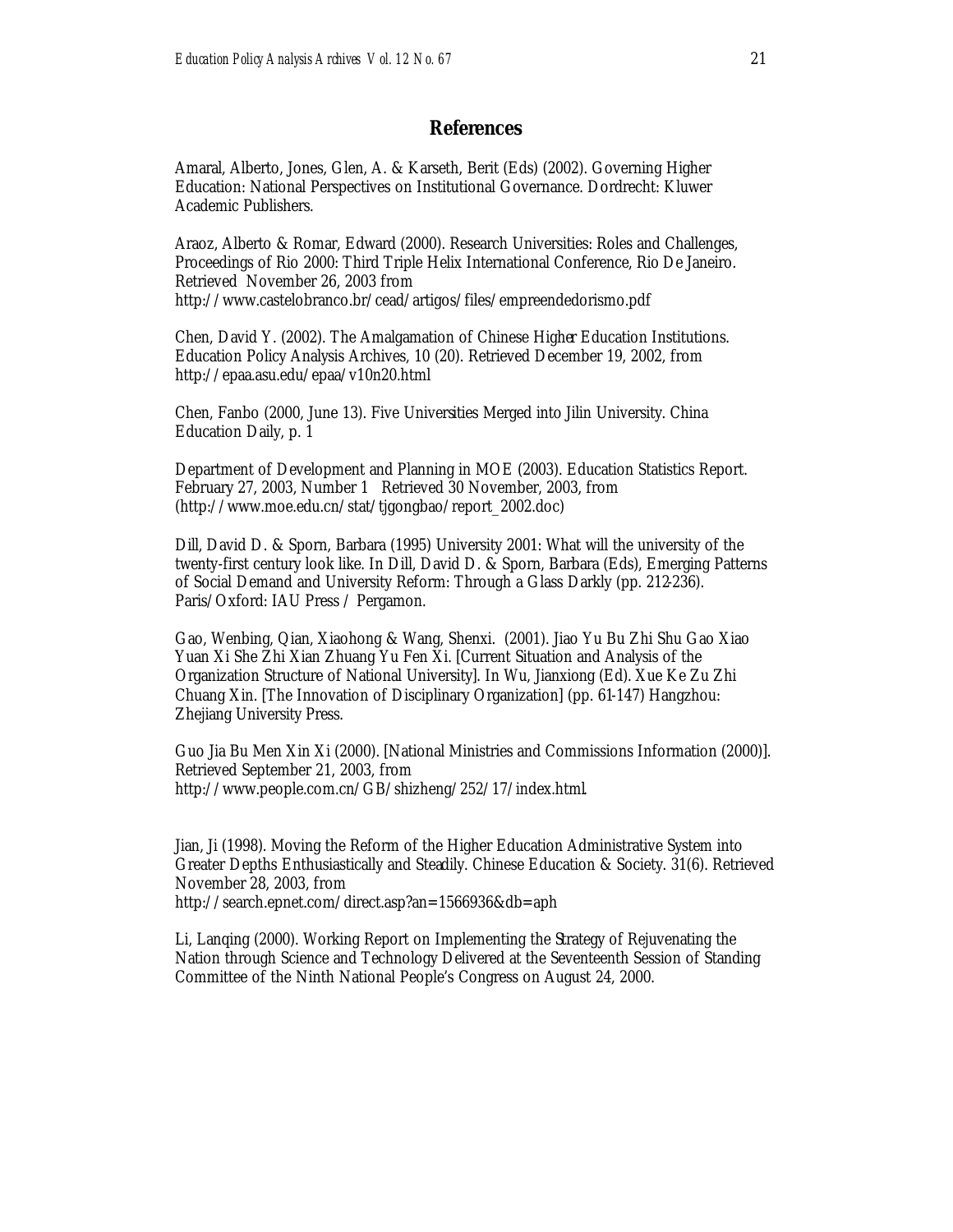Min, Weifang (2002). Economic Transition and Higher Education Reform in China. Prepared for the Higher Education Seminar at the Center on Chinese Higher Education at Columbia University, January 24, 2002 New York, USA. Retrieved 30 November 2003, from http://www.teacherscollege.edu/centers/coce/pdf\_files/EconTransitionandHEReform.pdf.

MOE (Ministry of Education)(1998). Gong Gong Gao Deng Yuan Xiao Ben Ke Zhuan Ye Mu Lu. [The Catalogue for Undergraduate Subjects and Disciplines of Common Higher Education Universities]. Beijing: Higher Education Press.

Qiping, Yin & White, Gordon (1994). The "marketisation" of Chinese Higher Education: A Critical Assessment. Comparative Education; 1994, 30( 3). Retrieved October 9, 2003, from http://search.epnet.com/direct.asp?an=9412213023&db=aph.

Shen, Hong (1999). Mei Guo Yan Jiu Xing Da Xue Xing Cheng Yu Fa Zhan. [The Formation and Development of Research University in USA]. Wuhan: Huazhong University of Science & Technology Press.

Spence, J.D. (1991). The Search for Modern China. New York/London: W.W. Norton & Company.

Sun, Miantao (2004). Education Tizhi Reform Before and After 1978 in Mainland China: an Overview. In Educational Systems in Asia and Europe: a Comparative Approach: curriculum development and Teacher Education (pp. 1-61) Shenyang: Shenyang Normal University.

The China Textile Academy (CTA) (2000). Brief Introduction. Retrieved October 9, 2003, from http://www.cta.com.cn/intro.shtm.

The Chinese Academy of Sciences (CAS) (2003). Retrieved October 9, 2003, from http://english.cas.ac.cn/english/page/home.asp.

The Chinese Academy of Agricultural Sciences (CAAS) (2003). Introduction. Retrieved October 9, 2003, from http://www.caas.net.cn/engforcaas/intrduction.htm.

Tsinghua University: Academics (2002). Retrieved September 24, 2003, from http:// www.tsinghua.edu.cn/eng/academics/index.htm.

Turner, Yvonne & Acker, Amy (2002). Education in the New China: Shaping Ideas at Work. Aldershot (Hampshire): Ashgate Publishing Limited.

Verhoeven, Jef C. (2003). Cong OuZhou De San Ge GuoJia Kan-DaXue Yu ZhengFu GuannXi De BianHua.[The Changing Relationship Between Government and Universities in Three European Countries.] Tsinghua Journal of Education. 20 (5), 1-8.

Wang, Peimin & Kong, Hanbin. (2001). Dong Jing Da Xue Li Gong Ke De Xue Shu Zu Zhi Yu Chuang Xin. [Academic Organization and Innovation of Natural Sciences and Engineering in Tokyo University.] In Wu, Jianxiong (Ed.). Xue Ke Zu Zhi Chuang Xin. [The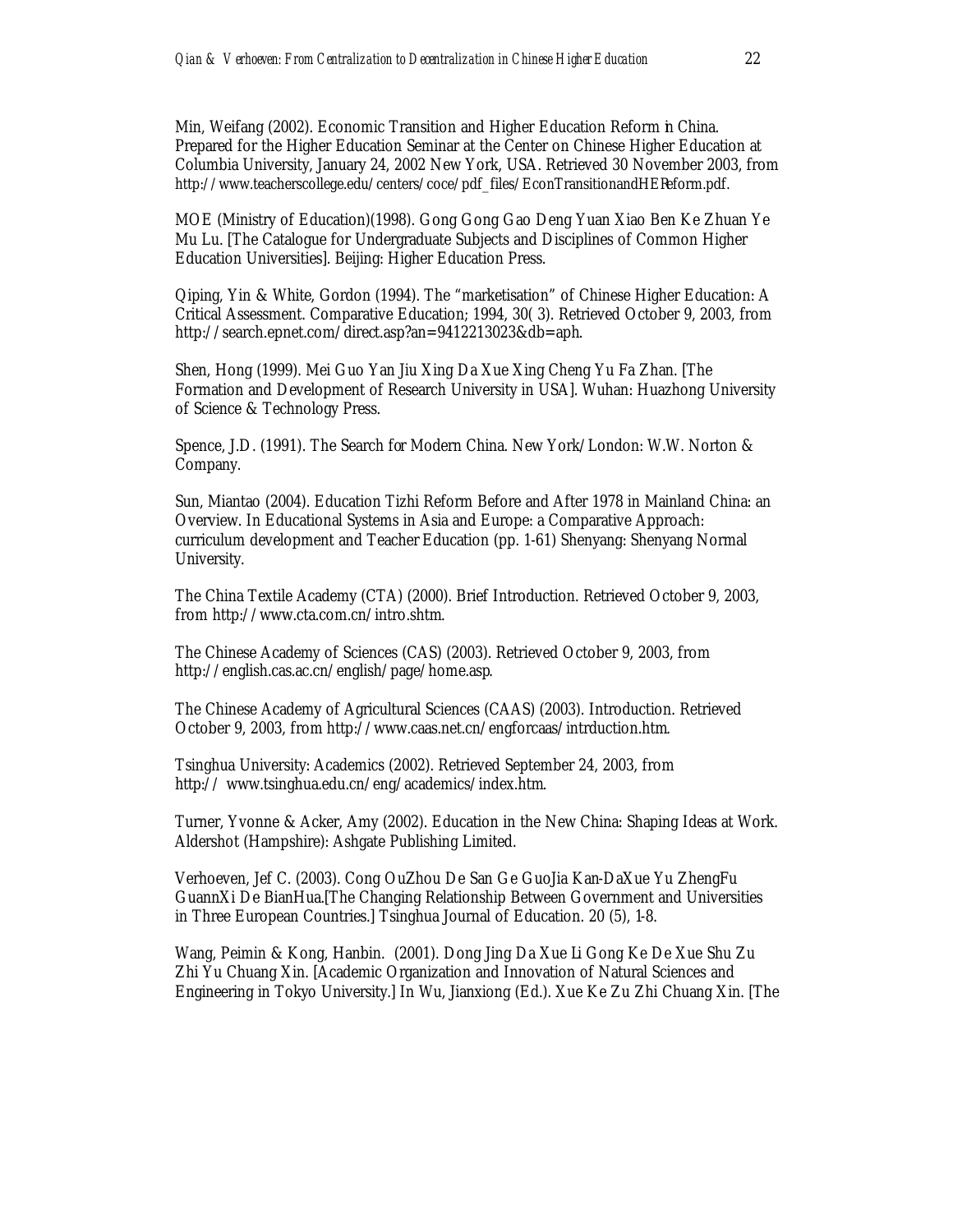Innovation of Disciplinary Organization] (pp. 317-328) Hangzhou: Zhejiang University Press.

Wang, Suwen. (2001). Xin Zhong Guo Gao Deng Jiao Yu Yuan Xi Tiao Zheng 50 Nian Jian Yao Hui Gu. [The Review on 50 Year's Adjustment of Higher Education Institutions in China.] In Wu, Jianxiong (Ed.), Xue Ke Zu Zhi Chuang Xin. [The Innovation of Disciplinary Organization] (pp. 148-166) Hangzhou: Zhejiang University Press.

Xu, Demin, Qi, Suiyuan & Wang, Runxiao. (2001). Quality Assurance and Evaluation of Higher Education in Mainland China. In Dunkerley. D. & Wong, Wai Sum, (Eds), Global Perspectives on Quality in Higher Education (pp. 34-45). Aldershot (Hampshire): Ashgate.

Yang, Dongping. (2001). Zhong Guo Gao Deng Jiao Yu. [China's Higher Education]. Retrieved May 25, 2003, from http://www.edu.cn/20010827/208329.shtml

Zhang, Hui & Zou, Xiaodong. (2001). De Guo Gao Xiao Xue Ke Zu Zhi Jie Gou Chuang Xin An Li Fen Xi. [Case Analysis on Academic Organization Structure Innovation of German Universities.] In Wu, Jianxiong (Ed.). Xue Ke Zu Zhi Chuang Xin. [The Innovation of Disciplinary Organization.] (pp. 289-306) Hangzhou: Zhejiang University Press.

Zhejiang University Qiu Shi News. (2004). Retrieved July 1, 2004, from http://www-2.zju.edu.cn/zdxw/jd/read.php?recid=6757.

Zhong Guo Jiao Yu Bai Nian Da Shi (1952). [China's Education One Hundred Years Events (1952)]. China Education and Research Network (CERNET). Retrieved 19 September 19, 2003, from (http://www.edu.cn/20010903/3000035.shtml.

Zhong Guo Jiao Yu Nian Jian (1984). [China Education Yearbook 1949-1981.] Beijing: Encyclopedia of China Publishing House.

Zhong Guo Jiao Yu Nian Jian 2003 (2003). [ China Education Yearbook 2003 ]. Beijing: Encyclopedia of China Publishing House.

Zhong Guo Kuang Ye Da Xue Tui Xing "Jiao Shou Wei Yuan Hui "Zhi Du (2004). [China University of Mining and Technology carried out the system of "The Meeting of Professors"] Retrieved July 22, 2004, from http://learning.sohu.com/upload/ielts/ok/pd/yx/zy/zgkydx/bxdt.htm

Zhong Hua Ren Min Gong He Guo Gao Deng Jiao Yu Fa (1999). [The Law of Higher Education of the People's Republic of China], enacted on January 1, 1999. Chapter 4.

Zhou, Ji. (2002, July). A Historical Leap Forward: the Reform & Development of Chinese Higher Education at the Turn of the Century. Paper presented at the Chinese-Foreign University Presidents Forum. Beijing, 22-31 July 2002.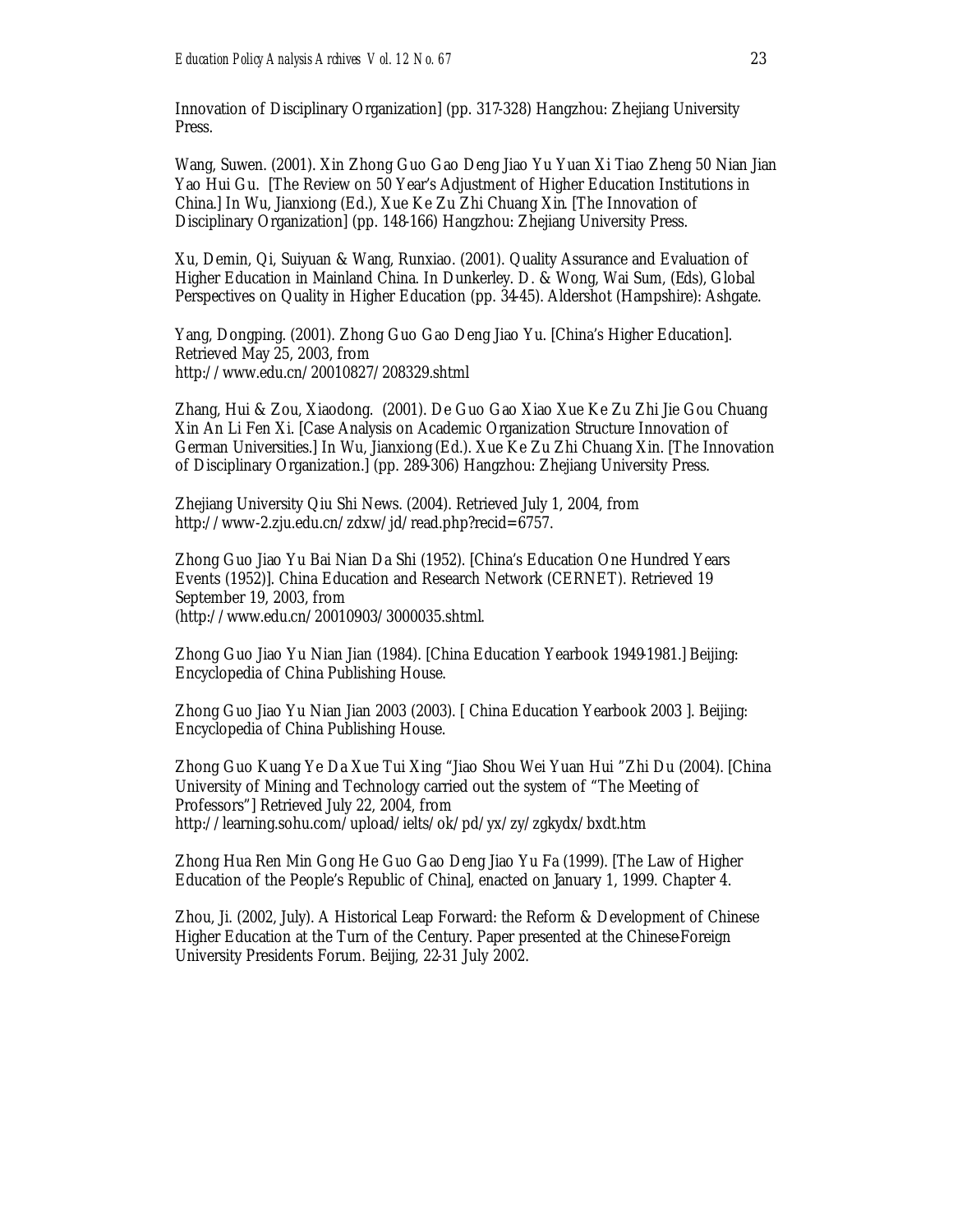#### **About the Authors Xiaohong Qian**

The Board Office of the University The Office of Cooperation China University of Mining and Technology (Beijing) D11, Xueyuan Road Beijing, China Qian-xiaohong@sohu.com

Centre for Sociology of Education Department of Sociology KU Leuven E. Van Evenstraat 2b 3000 Leuven Belgium Zhejiang University Hangzhou, China

Xiaohong Qian was a Visiting Scholar in the Centre for Sociology of Education in the Department of Sociology at the Katholieke Universiteit Leuven (2002- 2003). Before 1999, she was associate research librarian in Zhejiang University and published more than 20 papers in the library and information science field. From 1999 until 2002, she worked at the Office of National Universities in the Ministry of Education in Beijing, where she conducted research on higher education management and published "Current Situation of and Analysis on the Organization Structure of National Universities" with Gao, Wenbing & Wang, Shenxi (in Wu, Jianxiong (Ed). The Innovation of Disciplinary Organization (pp. 61-147) Hangzhou: Zhejiang University Press). She has been an associate professor at China University of Mining and Technology in Beijing since 2004.

#### **Jef C. Verhoeven**

Centre for Sociology of Education Department of Sociology KU Leuven E. Van Evenstraat 2b 3000 Leuven Belgium Jef.Verhoeven@soc.kuleuven.ac.be

Jef C. Verhoeven is Professor of Sociology at the Katholieke Universiteit Leuven in Belgium and Head of the Centre for Sociology of Education of the same university. He publishes in the field of sociology of education, and more specifically on higher education. He has conducted several projects on higher education (recently, for example, about the merger of colleges of higher education and about the internationalization and commercialization of higher education). He has published several books, chapters in books, and articles in the *European Journal of Education, Journal of Education Policy, Educational Management and Administration, Teachers' development, Studies in Higher Education, Tsinghua Journal of Education*, and elsewhere.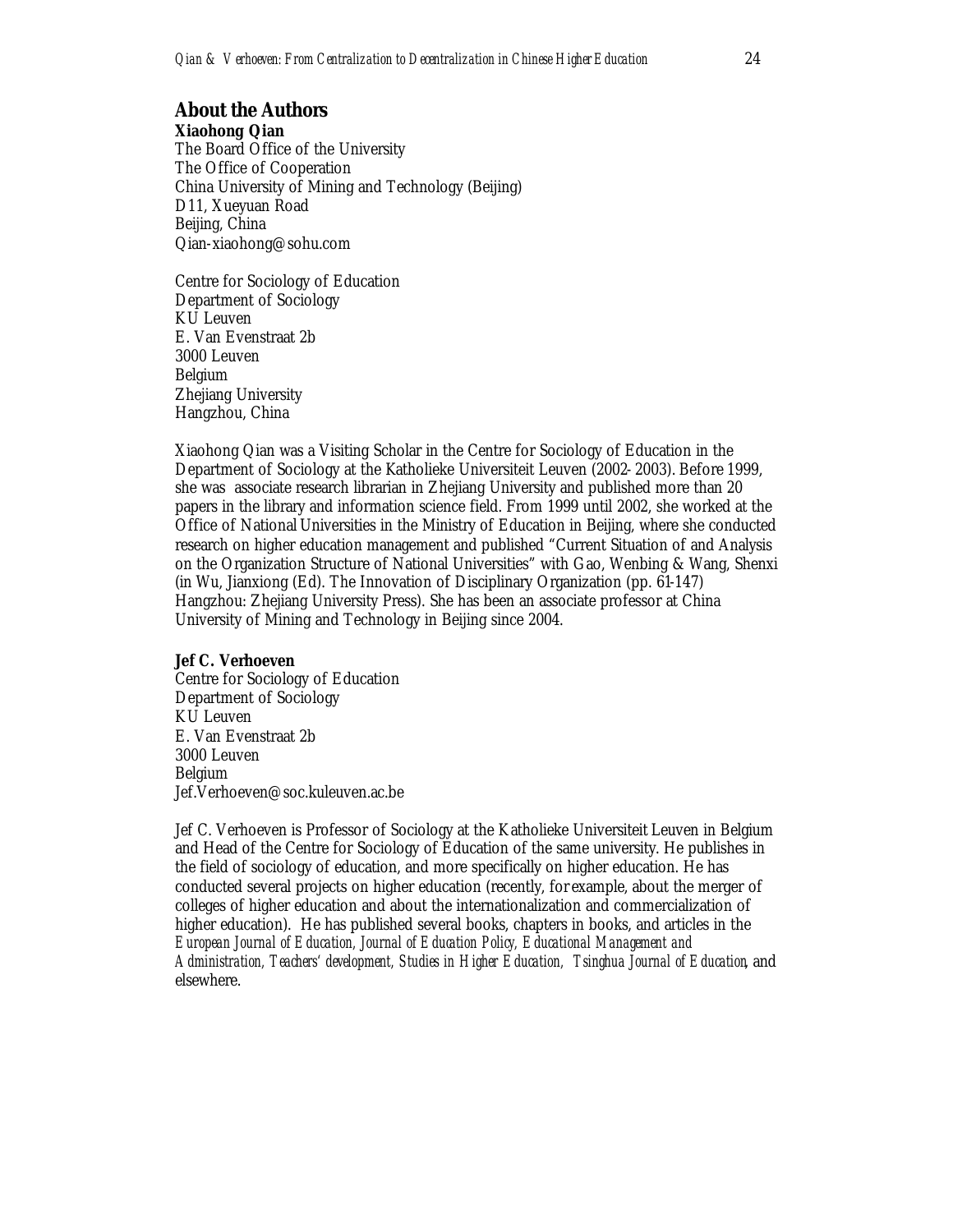### *Education Policy Analysis Archives* http://**epaa.asu.edu Editor: Gene V Glass, Arizona State University Production Assistant: Chris Murrell, Arizona State University**

General questions about appropriateness of topics or particular articles may be addressed to the Editor, Gene V Glass, glass@asu.edu or reach him at College of Education, Arizona State University, Tempe, AZ 85287-2411. The Commentary Editor is Casey D. Cobb: casey.cobb@uconn.edu.

#### *EPAA* **Editorial Board**

**Michael W. Apple** University of Wisconsin

**Greg Camilli** Rutgers University

**Sherman Dorn** University of South Florida

**Gustavo E. Fischman** Arizona State Univeristy

**Thomas F. Green** Syracuse University

**Craig B. Howley** Appalachia Educational Laboratory

**Patricia Fey Jarvis**  Seattle, Washington

**Benjamin Levin** University of Manitoba

**Les McLean** University of Toronto

**Michele Moses** Arizona State University

**Anthony G. Rud Jr.** Purdue University

**Michael Scriven** University of Auckland

**Robert E. Stake**  University of Illinois—UC

**Terrence G. Wiley** Arizona State University **David C. Berliner**  Arizona State University

**Linda Darling-Hammond**  Stanford University

**Mark E. Fetler** California Commission on Teacher Credentialing

**Richard Garlikov** Birmingham, Alabama

**Aimee Howley** Ohio University

**William Hunter** University of Ontario Institute of Technology

**Daniel Kallós** Umeå University

**Thomas Mauhs-Pugh** Green Mountain College

**Heinrich Mintrop**  University of California, Berkeley

**Gary Orfield** Harvard University

**Jay Paredes Scribner** University of Missouri

**Lorrie A. Shepard** University of Colorado, Boulder

**Kevin Welner** University of Colorado, Boulder

**John Willinsky** University of British Columbia